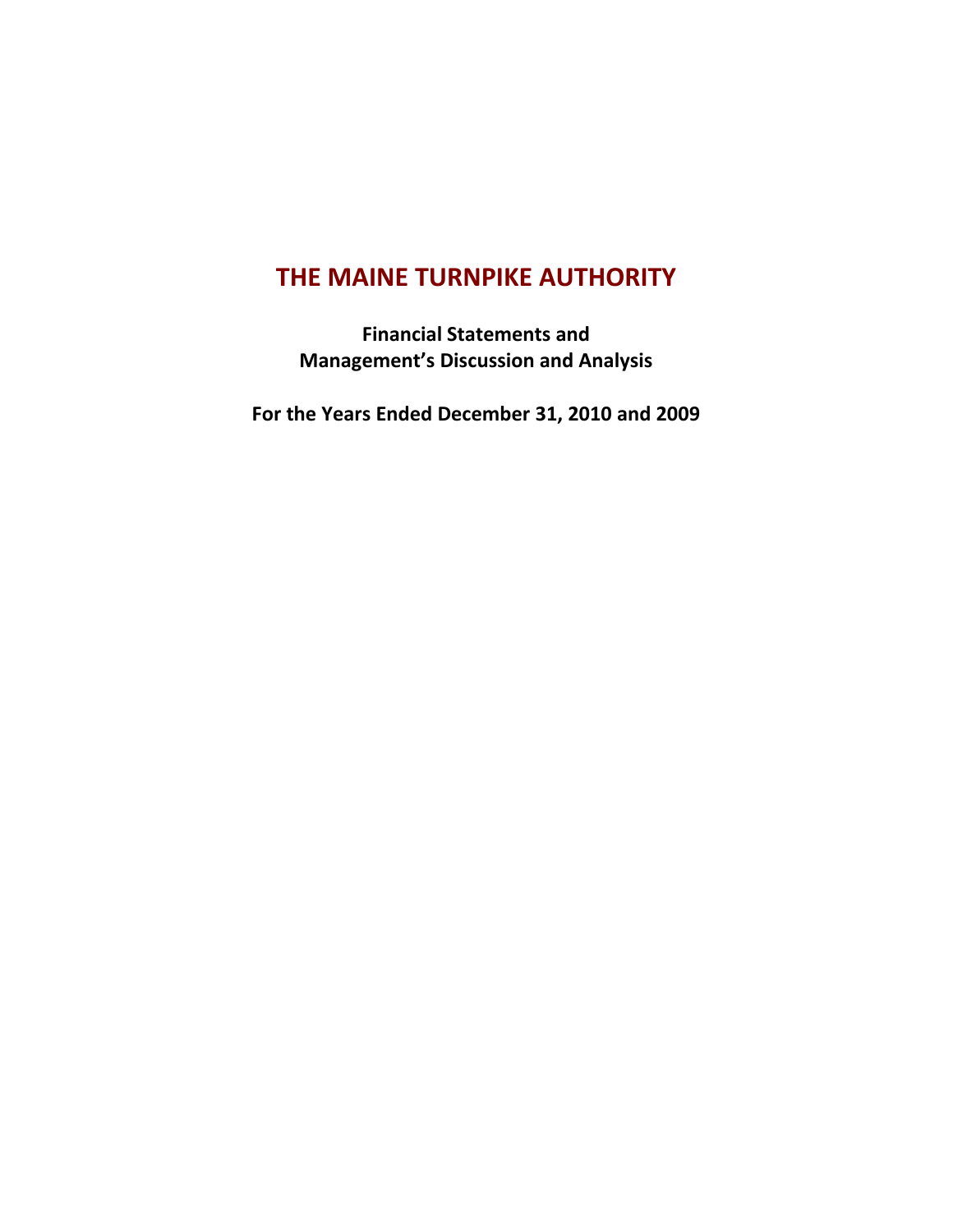# **THE MAINE TURNPIKE AUTHORITY**

# **Financial Statements**

# **For the Year Ended December 31, 2010 and 2009**

# **TABLE OF CONTENTS**

|                                                            | Page(s)   |
|------------------------------------------------------------|-----------|
| Independent Auditor's Report                               | $1 - 2$   |
| Management Discussion and Analysis                         | $3 - 8$   |
| <b>Balance Sheets</b>                                      | $9 - 10$  |
| Statements of Revenues, Expenses and Changes in Net Assets | 11        |
| <b>Statements of Cash Flows</b>                            | $12 - 13$ |
| <b>Notes to Financial Statements</b>                       | $14 - 27$ |
| Required Supplementary Information                         | 28        |
| Other Supplementary Information                            | 29        |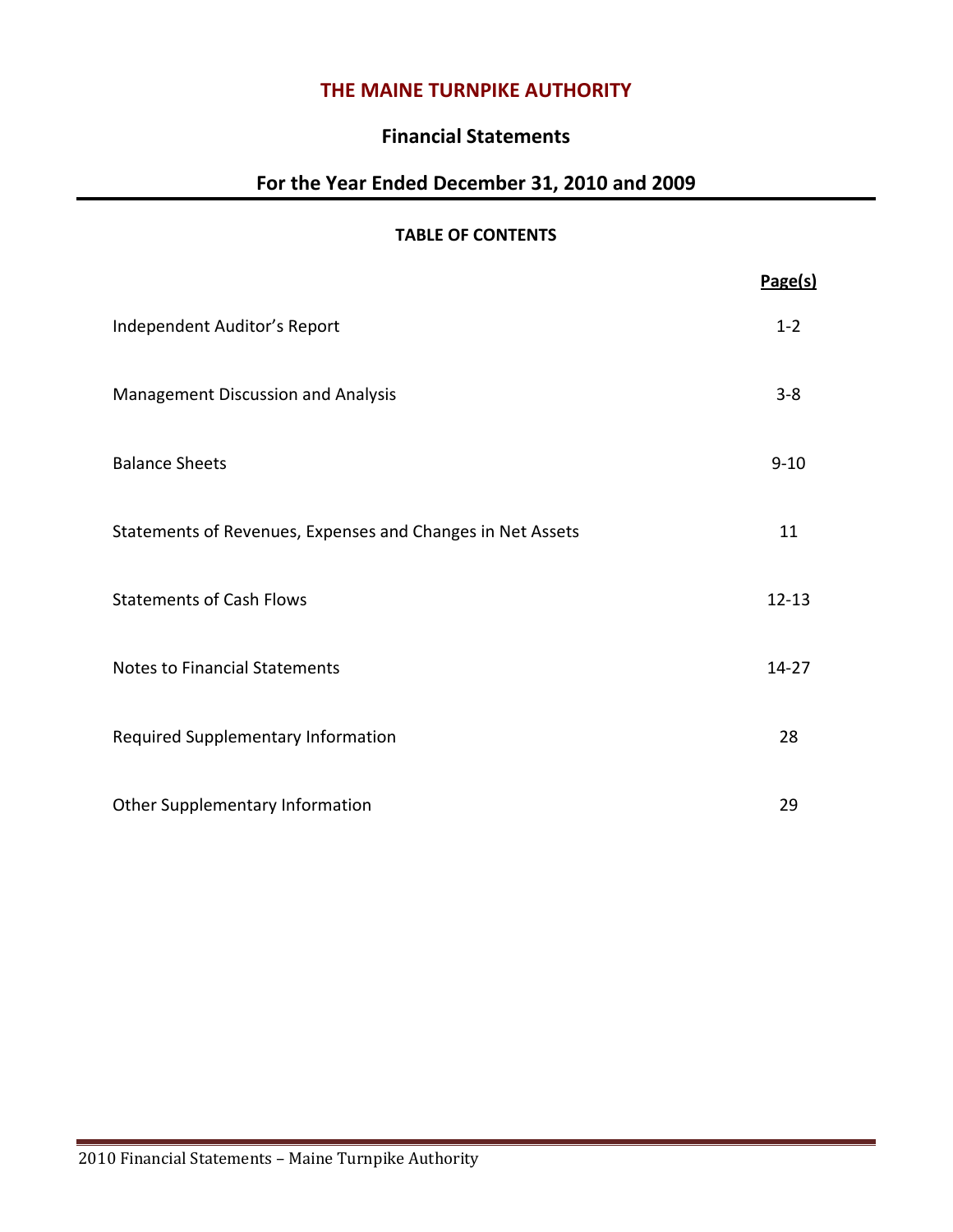

Independent Auditor's Report

To the Governing Board of the Maine Turnpike Authority:

We have audited the accompanying financial statements of the Maine Turnpike Authority, as of and for the years ended December 31, 2010 and 2009, as listed in the table of contents. These financial statements are the responsibility of the Maine Turnpike Authority's management. Our responsibility is to express an opinion on these financial statements based on our audit.

We conducted our audit in accordance with auditing standards generally accepted in the United States of America and the standards applicable to financial audits contained in *Government Auditing Standards*, issued by the Comptroller General of the United States. Those standards require that we plan and perform the audit to obtain reasonable assurance about whether the financial statements are free of material misstatement. An audit includes examining, on a test basis, evidence supporting the amounts and disclosures in the financial statements. An audit also includes assessing the accounting principles used and significant estimates made by management, as well as evaluating the overall financial statement presentation. We believe that our audit provides a reasonable basis for our opinion.

In our opinion, the financial statements referred to above present fairly, in all material respects, the financial position of the Maine Turnpike Authority as of December 31, 2010 and 2009, and the changes in its financial position and cash flows thereof for the years then ended in conformity with accounting principles generally accepted in the United States of America.

In accordance with *Government Auditing Standards*, we have also issued our report dated April 14, 2011 on our consideration of the Maine Turnpike Authority's internal control over financial reporting and our tests of its compliance with certain provisions of laws, regulations, contracts and grant agreements and other matters. The purpose of that report is to describe the scope of our testing of internal control over financial reporting and compliance and the results of that testing, and not to provide an opinion on the internal control over financial reporting or on compliance. That report is an integral part of an audit performed in accordance with *Government Auditing Standards* and should be considered in assessing the results of our audit.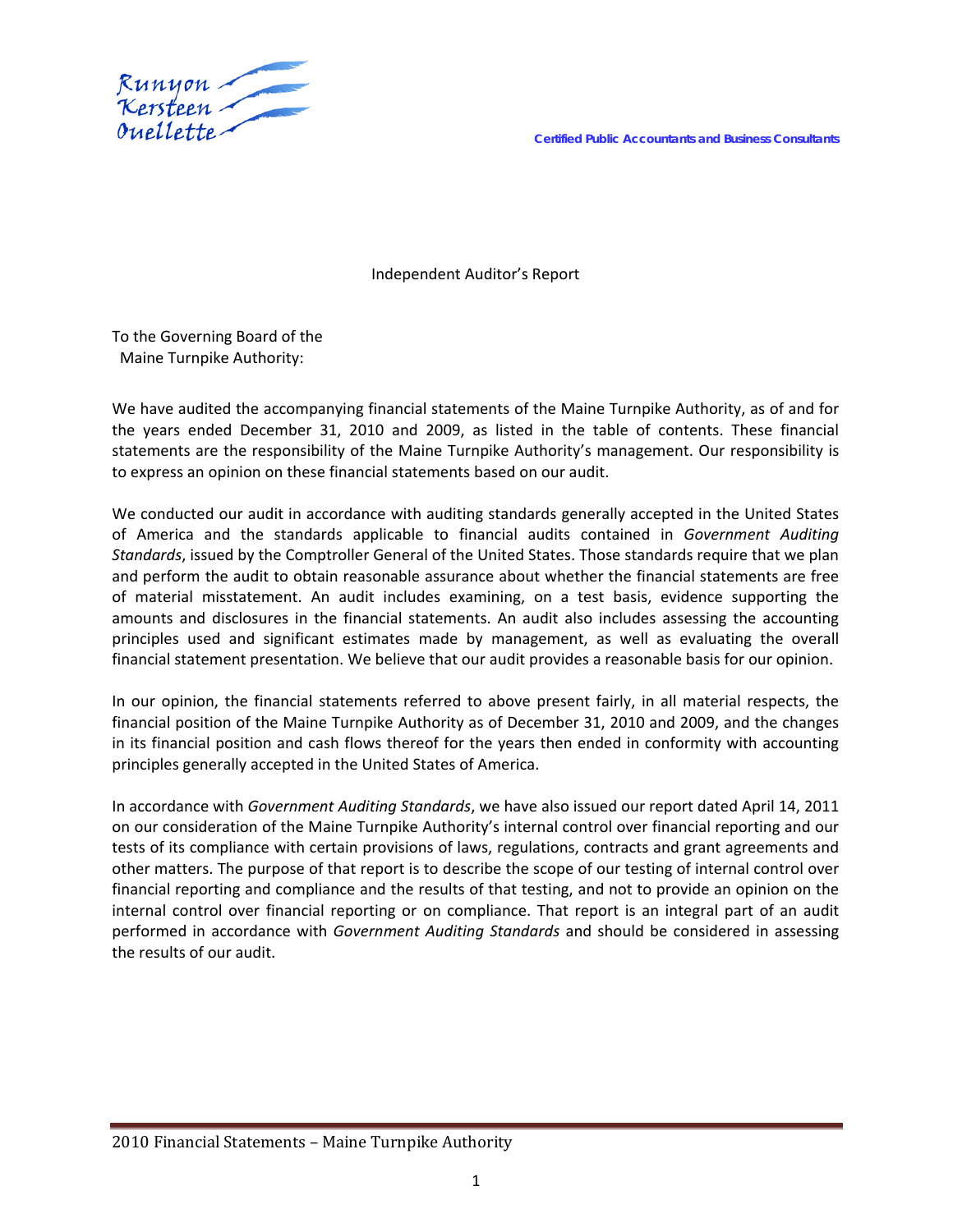Governing Board Page 2

Accounting principles generally accepted in the United States of America require that the management's discussion and analysis on pages 3‐8, the schedule of funding progress for the retiree healthcare plan on page 28 and the trend data on infrastructure condition on page 28 be presented to supplement the basic financial statements. Such information, although not a part of the basic financial statements, is required by the Governmental Accounting Standards Board, who considers it to be an essential part of financial reporting for placing the basic financial statements in an appropriate operational, economic, or historical context. We have applied certain limited procedures to the required supplementary information in accordance with auditing standards generally accepted in the United States of America, which consisted of inquiries of management regarding the methods of preparing the information and comparing the information for consistency with management's responses to our inquiries, the basic financial statements, and other knowledge we obtained during our audit of the basic financial statements. We do not express an opinion or provide any assurance on the information because the limited procedures do not provide us with sufficient evidence to express an opinion or provide any assurance.

Our audit was conducted for the purpose of forming an opinion on the basic financial statements of the Maine Turnpike Authority. The Calculation of the Composite Debt Service Ratio on page 29, as defined by the bond resolutions and related documents is not a required part of the financial statements. The Calculation of the Composite Debt Service Ratio is the responsibility of management and was derived from and relate directly to the underlying accounting and other records used to prepare the financial statements. The information has been subjected to the auditing procedures applied in the audit of the financial statements and certain additional procedures, including comparing and reconciling such information directly to the underlying accounting and other records used to prepare the financial statements or to the financial statements themselves, and other additional procedures in accordance with auditing standards generally accepted in the United States of America. In our opinion, the information is fairly stated in all material respects in relation to the financial statements as a whole.

Runyon Kusten Ouellette

April 14, 2011 South Portland, Maine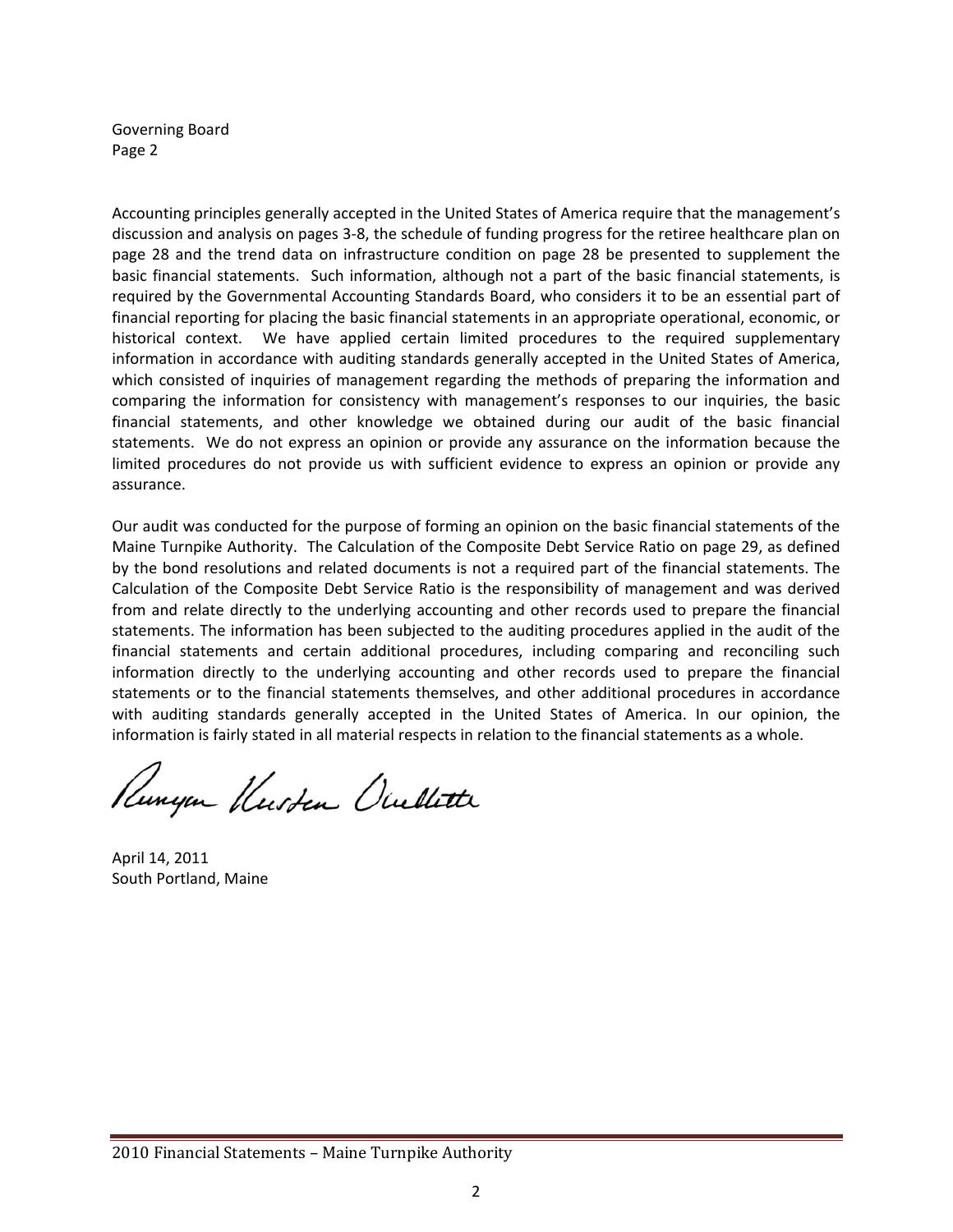# **THE MAINE TURNPIKE AUTHORITY**

# **Management's Discussion and Analysis**

#### **December 31, 2010**

The management of the Maine Turnpike Authority (the Authority) offers this narrative overview and analysis of the Authority's financial activities for the years ended December 31, 2010 and 2009. This discussion and analysis is designed to assist the reader in focusing on the significant financial issues and activities and to identify any significant changes in financial position. The information presented here should be read in conjunction with the Authority's basic financial statements.

# **Financial Highlights**

Operating income for the Maine Turnpike Authority was \$39,001,156 and \$38,623,565 for calendar years 2010 and 2009, respectively. The increase in operating income is mostly due to the increase in Net Fare Revenue. The increase in Net Fare Revenue can be attributed to an overall increase in traffic and the toll rate adjustment enacted on February 1, 2009. The Authority had the benefit of one additional month (January) of increased toll rates in 2010 compared to 2009. The increase in Concession Rental can be attributed to the increase in overall traffic volumes. The increase in Operating Expenses is mostly attributed to an increase in Preservation expenses, primarily due to an increase in the number of paving and bridge repair projects.

Net income produced an increase in net assets of \$19,065,338 and \$18,042,174 for fiscal years 2010 and 2009, respectively. The term "net assets" refers to the difference between assets and liabilities. At the close of calendar year 2010, the Authority had net assets of \$123,085,325, an increase of 18% over calendar year 2009. At the close of calendar year 2009, the Authority had net assets of \$104,019,987. The Authority's overall financial position has improved as shown by the increase in net assets.

# **Overview of the Basic Financial Statements**

This discussion and analysis is intended to serve as an introduction to the Authority's basic financial statements. The Authority's financial statements are presented in a manner similar to a private‐sector business and have been prepared according to accounting principles generally accepted (GAAP) in the United States. All of the current year's revenues are recorded as they are earned and expenses are recorded as they are incurred, regardless of when cash is received or disbursed.

# **Basic Financial Statements**

The balance sheet presents information on all of the Authority's assets and liabilities, with the difference reported as net assets. Over time, increases and decreases in net assets serve as a relative indicator of the change in financial position of the Authority.

The statement of revenues, expenses, and changes in net assets shows the result of the Authority's total operations during the fiscal year and reflects both operating and non‐operating activities. Changes in net assets reflect the current fiscal period's operating impact upon the overall financial position of the Authority.

# 2010 Financial Statements – The Maine Turnpike Authority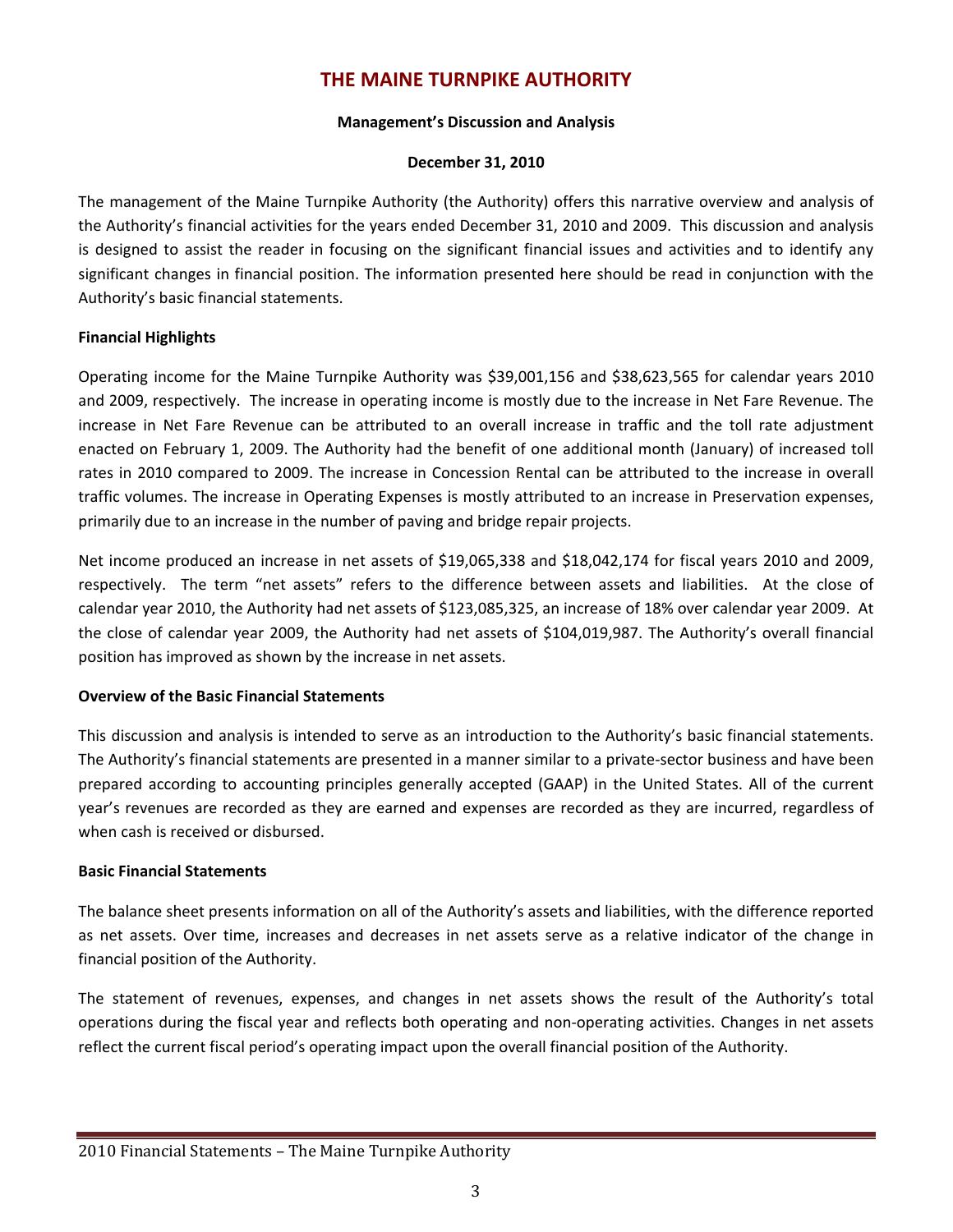The statement of cash flows provides a detailed analysis of all sources and uses of cash. The direct method of cash flows is presented, ending with a reconciliation of operating income to net cash provided by operating activities. The statement of cash flows is divided into the following activities: operating, capital financing, and investing.

# **Notes to the Financial Statements**

The notes provide additional information that is essential to fully understand that data provided in the basic financial statements.

# **Other Information**

In addition to the basic financial statements and notes, this report also presents required supplementary information concerning infrastructure condition and the retiree healthcare plan. Additionally, certain supplementary information concerning the Authority's debt service ratio, as defined by the bond resolution, is included.

#### **Financial Analysis**

# **Maine Turnpike Authority's Net Assets**

|                                                 | December 31, |             |    |             |  |
|-------------------------------------------------|--------------|-------------|----|-------------|--|
|                                                 |              | 2010        |    | 2009        |  |
| <b>Assets</b>                                   |              |             |    |             |  |
| <b>Current Assets</b>                           | \$           | 54,044,647  | \$ | 60,640,306  |  |
| Capital Assets, Net of Accumulated Depreciation |              | 450,840,000 |    | 432,884,482 |  |
| <b>Non-Current Restricted Assets</b>            |              | 39,710,550  |    | 34,261,339  |  |
| <b>Other Assets</b>                             |              | 24,746,748  |    | 27,135,225  |  |
| <b>Total Assets</b>                             | S.           | 569,341,945 | \$ | 554,921,352 |  |
| <b>Liabilities and Net Assets</b>               |              |             |    |             |  |
| <b>Current Liabilities</b>                      |              | 46,279,633  |    | 36,534,599  |  |
| Bonds Payable, Net of Unamortized Premium       |              |             |    |             |  |
| and Unamortized Refunding Losses                |              | 398,391,658 |    | 413,117,026 |  |
| <b>Other Non-current Liabilities</b>            |              | 1,585,329   |    | 1,249,740   |  |
| <b>Total Liablilities</b>                       | - Ś          | 446,256,620 | \$ | 450,901,365 |  |
| <b>Net Assets:</b>                              |              |             |    |             |  |
| Invested in Capital Assets, Net of Related Debt |              | 93,251,180  |    | 79,489,251  |  |
| Restricted                                      |              | 21,902,650  |    | 16,633,116  |  |
| Unrestriced                                     |              | 7,931,495   |    | 7,897,620   |  |
| <b>Total Net Assets</b>                         |              | 123,085,325 | \$ | 104,019,987 |  |
| <b>Total Liabilities and Net Assets</b>         |              | 569,341,945 | \$ | 554,921,352 |  |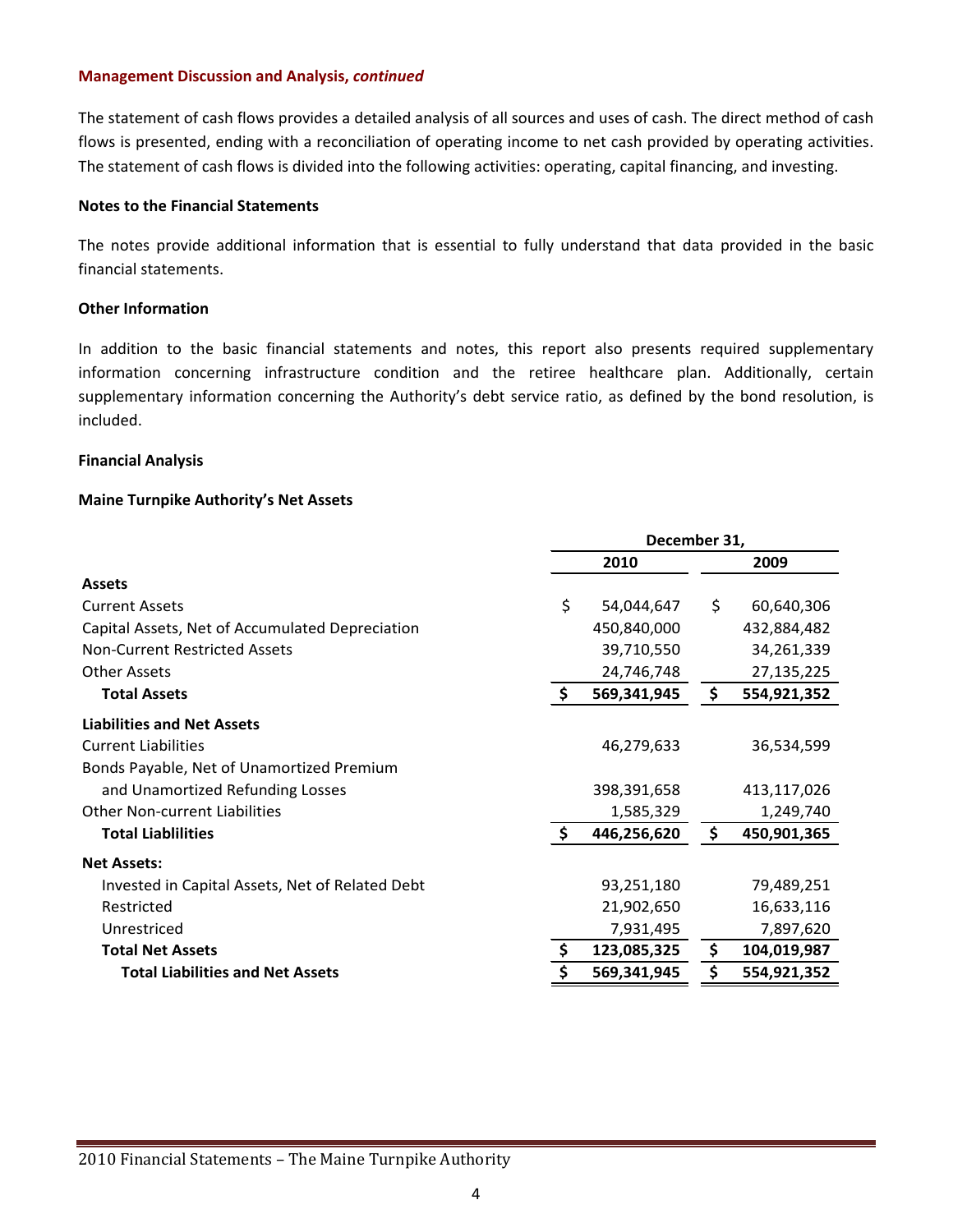As noted earlier, net assets serve as an indicator of the Authority's overall financial position. In the case of the Authority, assets exceeded liabilities by \$123,085,325 at the close of the most recent calendar year. This represents an increase of \$19,065,338 (18%) over the previous year. This increase was primarily due to operating results.

The largest portion of the Authority's net assets reflects its investment in capital assets (e.g., right-of-way, roads, bridges, toll equipment, etc) less any related outstanding debt used to acquire those assets. The Authority uses these capital assets to provide service and consequently, these assets are not available for liquidating liabilities or for other spending. The investment in Capital Assets, Net of Related Debt was \$93,251,180 and \$79,489,251 for the years ending December 31, 2010 and 2009, respectively. The increase is primarily due to major bridge rehabilitations currently under construction.

Restricted net assets are reserved for projects defined in the bond resolutions and applicable bond issue official statements. The Authority's restricted net assets were \$21,902,650 and \$16,633,116 for the years ending December 31, 2010 and 2009, respectively. The increase can be attributed to required deposits made to the debt service fund in 2010. The remaining unrestricted net assets serve as working capital and may be used to meet the Authority's capital and ongoing operational needs.

|                                            | For the Years Ended December 31, |             |     |             |  |
|--------------------------------------------|----------------------------------|-------------|-----|-------------|--|
|                                            |                                  | 2010        |     | 2009        |  |
| <b>Revenues:</b>                           |                                  |             |     |             |  |
| Net Fare Revenue                           | \$                               | 102,768,062 | \$. | 100,451,393 |  |
| <b>Concession Rental</b>                   |                                  | 3,898,772   |     | 3,790,768   |  |
| Investment Income (Loss)                   |                                  | (142, 133)  |     | (48, 253)   |  |
| Miscellaneous                              |                                  | 1,242,829   |     | 1,491,235   |  |
| <b>Total Revenues</b>                      |                                  | 107,767,530 |     | 105,685,143 |  |
| <b>Expenses:</b>                           |                                  |             |     |             |  |
| Operations                                 |                                  | 24,047,747  |     | 25,526,248  |  |
| Maintenance                                |                                  | 27,060,038  |     | 27,213,962  |  |
| Administrative                             |                                  | 2,721,038   |     | 2,725,635   |  |
| Depreciation                               |                                  | 5,235,185   |     | 4,933,842   |  |
| Preservation                               |                                  | 9,709,036   |     | 6,150,108   |  |
| <b>Interest Expense</b>                    |                                  | 20,170,436  |     | 20,347,984  |  |
| Other                                      |                                  | (241, 288)  |     | 745,190     |  |
| <b>Total Expenses</b>                      |                                  | 88,702,192  |     | 87,642,969  |  |
| <b>Change in Net Assets</b>                |                                  | 19,065,338  |     | 18,042,174  |  |
| Net Assets, Beginning of Year, as Restated |                                  | 104,019,987 |     | 85,977,813  |  |
| Net Assets, End of Year                    | \$                               | 123,085,325 | \$  | 104,019,987 |  |

# **The Maine Turnpike Authority's Changes in Net Assets**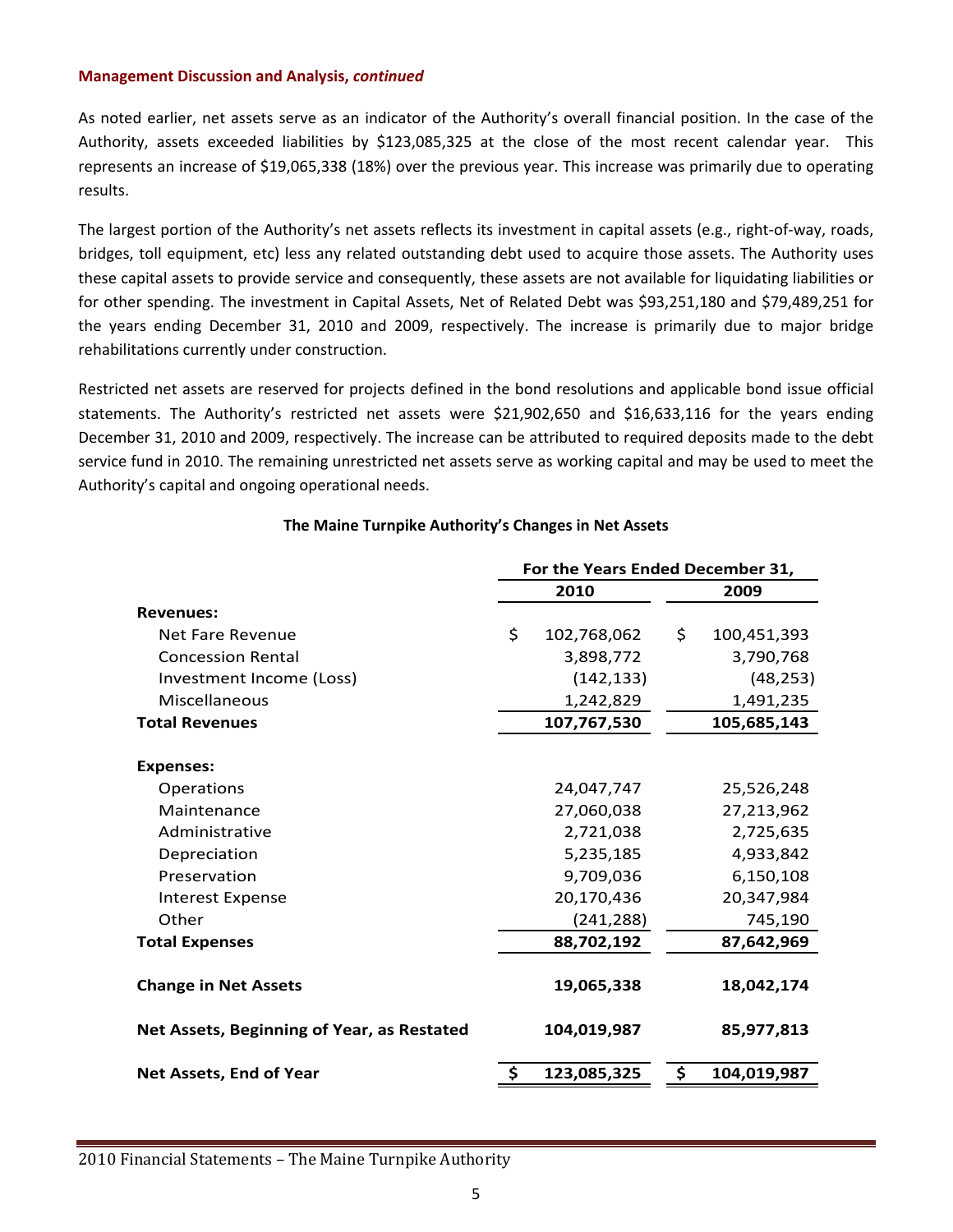The Authority's net fare revenues, which represent approximately 95% of all operating revenues, increased \$2,316,669 (2%) in 2010. The increase can be attributed to a 1.5% increase in traffic and to the toll adjustment enacted in February 2009. The Authority had the benefit of one additional month (January) of increased toll rates in 2010 compared to 2009. Concession Rental income increased \$108,004 (3%) in 2010. This increase can be attributed to the increase in overall traffic volume on the turnpike and to increased patronage of the West Gardiner Service Plaza, which opened in November 2008.

Operations, Maintenance and Administrative expenses decreased \$1,637,022 (‐3%) in 2010. This reduction is attributed to the decrease in Fare Collection salaries due to increased EZ‐Pass usage, reduced cost of state police operations and lower energy costs. Preservation expenses increased by \$3,558,928 (58%) in 2010, due to an increase in paving and bridge repair projects as well as the timing and scope of various projects.

# **Capital Assets and Debt Administration**

# *Capital Assets*

The Authority's investment in capital assets as of December 31, 2010 amounted to \$506,302,631 of gross asset value with accumulated depreciation of \$55,462,631, leaving a net book value of \$450,840,000. Capital assets include right‐of‐way, roads, bridges, buildings, equipment and vehicles. Please see Note 3 of the financial statements for a schedule of changes in the Authority's capital assets.

Capital asset acquisitions are capitalized at cost. Acquisitions are funded through debt issuance and Authority revenues.

Major capital asset events of 2010 included the completion of the West Gardiner Truck Stop Electrification Project and the completion of Phase 1 of the Traffic Count Station upgrades. In addition, construction of the Lambert Street, Lisbon Street, Presumpscot River, and Sabattus River bridges are well in progress with an estimated completion of spring 2011. Finally, construction on the Washington Avenue bridge has begun with an expected completion date of spring 2012.

# *Modified Approach for Infrastructure Assets*

The Maine Turnpike Authority has elected to use the modified approach to infrastructure reporting under GASB 34. This means that, in lieu of reporting depreciation on infrastructure, the Authority reports the costs associated with maintaining the existing asset in good condition as preservation expense. Infrastructure assets include: roads, bridges, interchanges, tunnels, right of way, drainage, guard rails, and lighting systems associated with the road. Pursuant to its bond covenants, the Authority maintains a reserve maintenance fund for these preservation expenses. For fiscal 2010, \$9,709,036 was spent for preservation compared to an estimated cost of \$9,670,100.

The roadways are rated on a 10‐point scale, with 10 meaning that every aspect of the roadway is in new and perfect condition. The Authority's system as a whole is given an overall rating, indicating the average condition of all roadways operated by the Authority. The assessment of condition is made by visual inspection designed to reveal any condition that would reduce highway-user benefits below the maximum level of service. The Authority's policy is to maintain the roadway condition at rating of 8 (generally good condition) or better. The results of the 2010 inspection states that the Maine Turnpike has been maintained in generally good condition and presents a favorable appearance, which is essentially the same assessment the Authority received in 2009.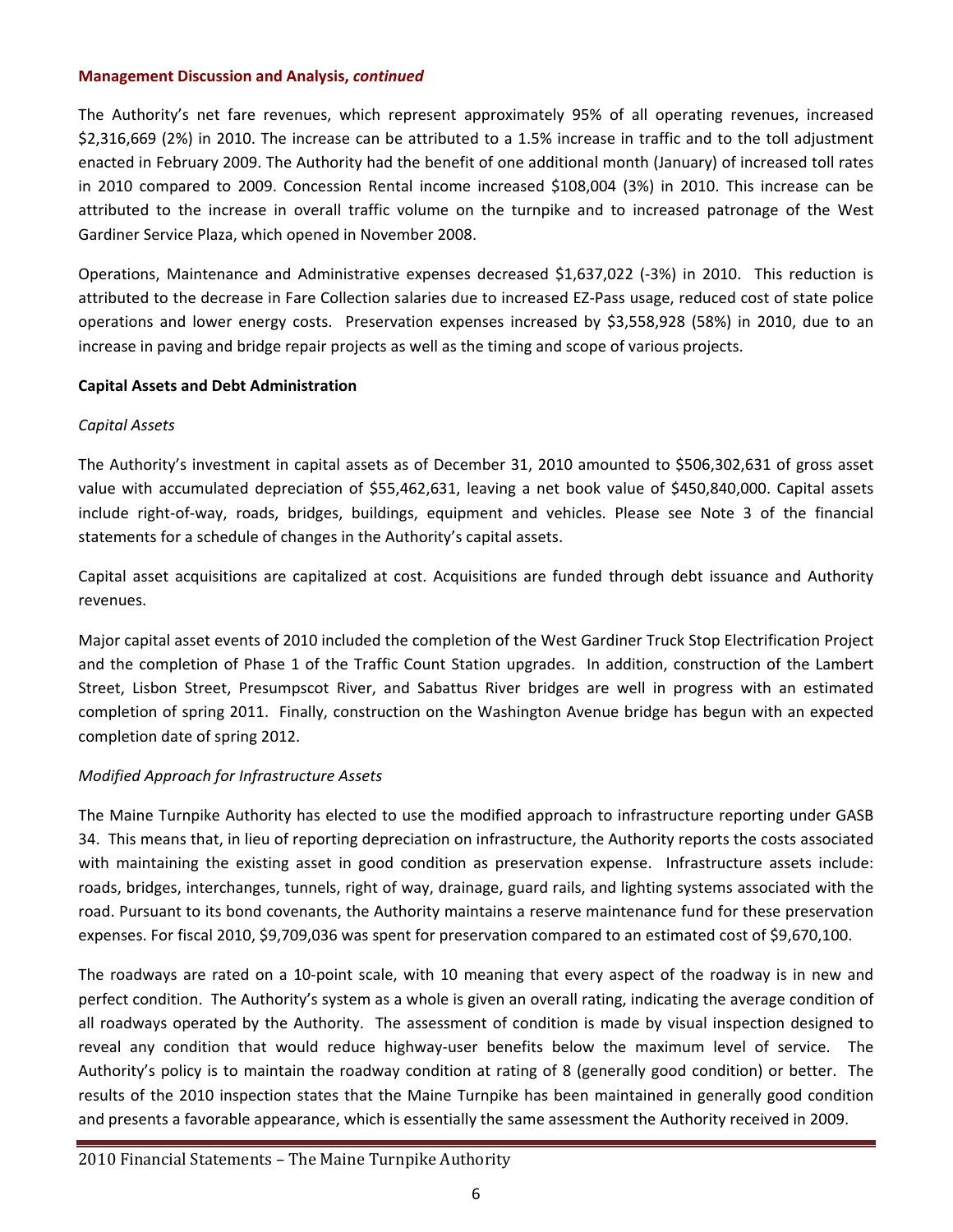# *Long‐term Debt*

The Authority has outstanding bonds payable of \$395,447,705 and \$16,358,953 for revenue and subordinated bonds, respectively (both net of unamortized bond discounts and premiums and deferred loss on refunding). Please see Note 5 of the financial statements for the annual principal payment requirements on revenue and subordinated bonds as of December 31, 2010.

The Authority has a cap, set by the Legislature, on the amount of revenue bonds that can be outstanding at any given time. In 2007 this cap was increased to \$486,000,000. As of December 31, 2010, outstanding revenue bonds were \$383,055,000, leaving \$102,945,000 available under the cap.

The Authority's current bond ratings are as follows:

| Fitch             | AA- |
|-------------------|-----|
| Moody's           | Aa3 |
| Standard & Poor's | A+  |

Fitch and Standard & Poor's (S&P) reviewed and affirmed the Authority's ratings in 2010. Fitch gave the Authority a stable outlook, while S&P issued a positive outlook.

# *Debt Service Reserve Fund*

The general bond resolution requires the Authority to fund the Debt Service Reserve Requirement with cash and investments or with a surety policy or letter of credit. In order to satisfy this requirement, the Authority acquired surety policies issued by Financial Guaranty Insurance Company (FGIC), Financial Security Assurance, Inc (FSA), MBIA Insurance Company and AMBAC Assurance Corporation. The surety policies cover various series and terminate on various dates in the future. Please see Note 6 of the financial statements for a schedule summarizing the surety policies purchased.

Each of the providers of the Debt Service Reserve Fund surety policies was rated Aaa by Moody's and AAA by Standard & Poor's (S&P) at the time of issuance of its respective policy. However, each of MBIA, FGIC and Ambac have been downgraded significantly as a result of their exposure to the sub-prime mortgage risk and do not maintain ratings by Moody's and S&P at least equal to the ratings on the outstanding revenue bonds. Accordingly, each of the policies from MBIA, FGIC and Ambac, while still in effect, no longer qualify under the general bond resolution to meet the Debt Service Reserve Fund requirement.

Currently, the Debt Service Reserve requirement is approximately \$16,500,000, which is fifty percent of maximum annual debt service (MADS). Of this amount, approximately \$4,100,000 is satisfied by the surety policies issued by FSA. In response to the downgrades of MBIA, FGIC and Ambac, the Authority deposited the remaining balance into the Debt Service Reserve Fund in 2008 and 2009.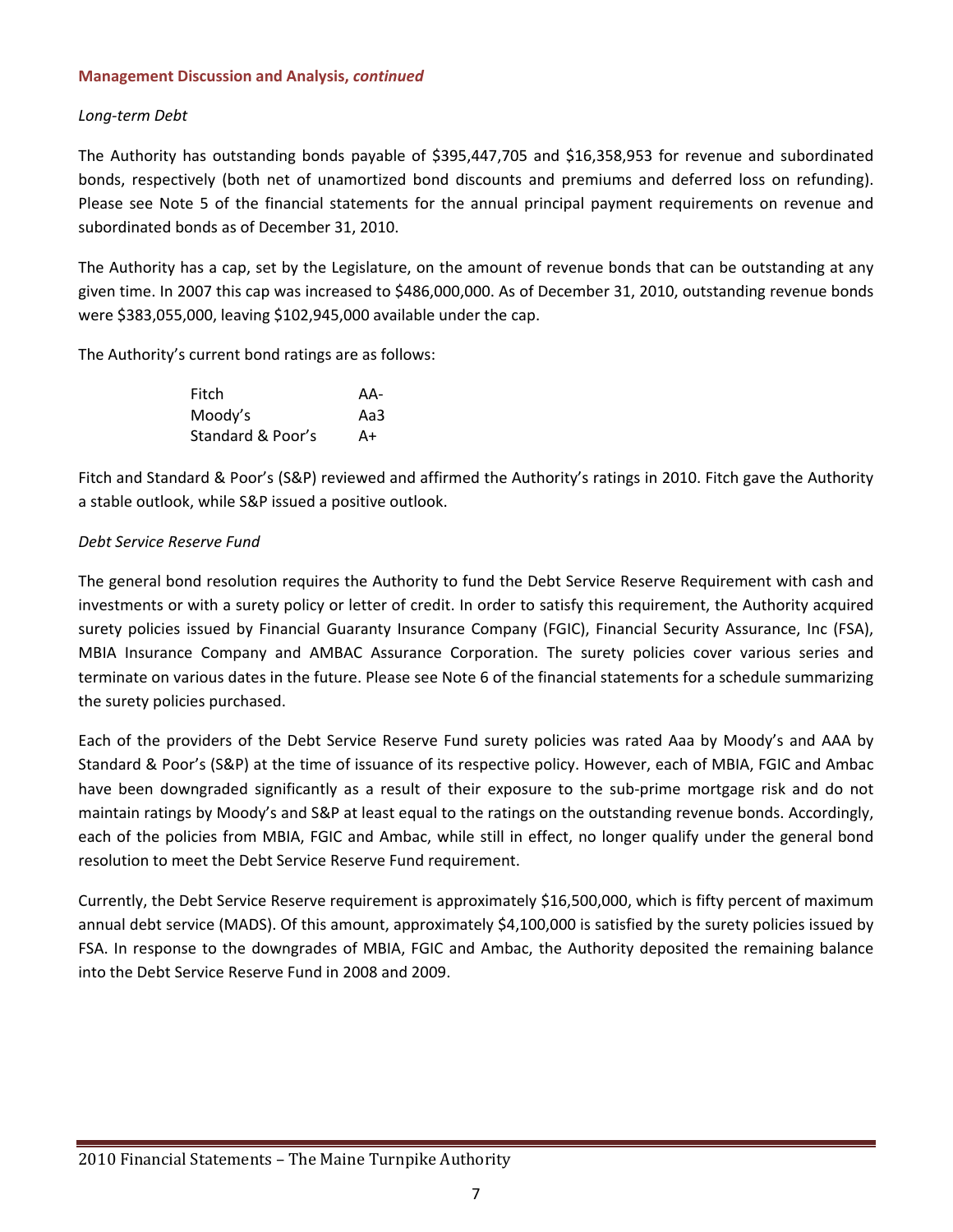# **Requests for Information**

This financial report is designed to provide a general overview of the Authority's finances for all those with an interest in its finances. Questions concerning any of the information provided in this report or request for additional financial information should be addressed to the Chief Financial Officer, Maine Turnpike Authority, 2360 Congress Street, Portland, ME 04102; or email your questions to *info@maineturnpike.com*.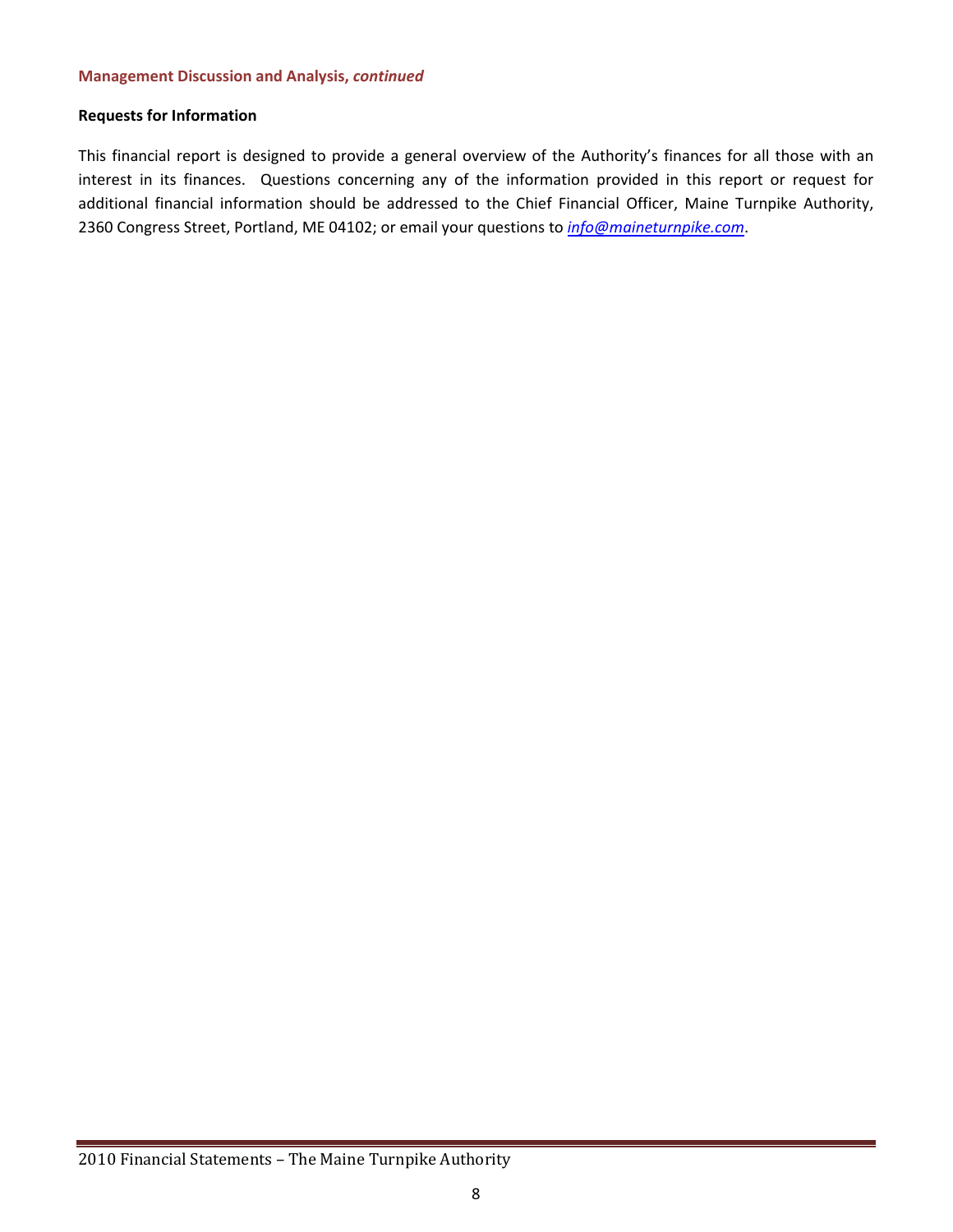# **BALANCE SHEETS**

|                                                               | December 31, |             |    |             |  |
|---------------------------------------------------------------|--------------|-------------|----|-------------|--|
| <b>ASSETS</b>                                                 |              | 2010        |    | 2009        |  |
| <b>Current Assets:</b>                                        |              |             |    |             |  |
| Cash and Equivalents                                          | \$           | 5,658,404   | \$ | 5,040,559   |  |
| Restricted Cash and Equivalents to meet                       |              |             |    |             |  |
| current restricted liabilities                                |              | 41,595,681  |    | 49,589,499  |  |
| Accounts Receivable and Accrued Interest Receivable           |              | 3,649,948   |    | 3,352,821   |  |
| Inventory                                                     |              | 2,012,254   |    | 1,688,617   |  |
| <b>Other Current Assets</b>                                   |              | 1,128,360   |    | 968,810     |  |
| <b>Total Current Assets</b>                                   |              | 54,044,647  |    | 60,640,306  |  |
| <b>Non-Current Assets:</b>                                    |              |             |    |             |  |
| <b>Restricted Assets</b>                                      |              |             |    |             |  |
| Cash and Equivalents                                          |              | 39,709,222  |    | 34,235,579  |  |
| Accounts Receivable and Accrued Interest Receivable           |              | 1,328       |    | 25,760      |  |
| <b>Total Restricted Assets</b>                                |              | 39,710,550  |    | 34,261,339  |  |
| Bond Issuance Cost - Net                                      |              | 8,011,748   |    | 8,605,225   |  |
| <b>Other Non-current Assets</b>                               |              | 16,735,000  |    | 18,530,000  |  |
| Capital Assets not being Depreciated:                         |              |             |    |             |  |
| Land and Infrastructure                                       |              | 359,406,771 |    | 359,269,498 |  |
| <b>Construction in Progress</b>                               |              | 28,169,067  |    | 8,333,431   |  |
| Capital Assets net of Accumulated Depreciation:               |              |             |    |             |  |
| Property and Equipment                                        |              | 63,264,162  |    | 65,281,553  |  |
| <b>Total Capital Assets - Net of Accumulated Depreciation</b> |              | 450,840,000 |    | 432,884,482 |  |
| <b>Total Non-Current Assets</b>                               |              | 515,297,298 |    | 494,281,046 |  |
| <b>TOTAL ASSETS</b>                                           | \$           | 569,341,945 | \$ | 554,921,352 |  |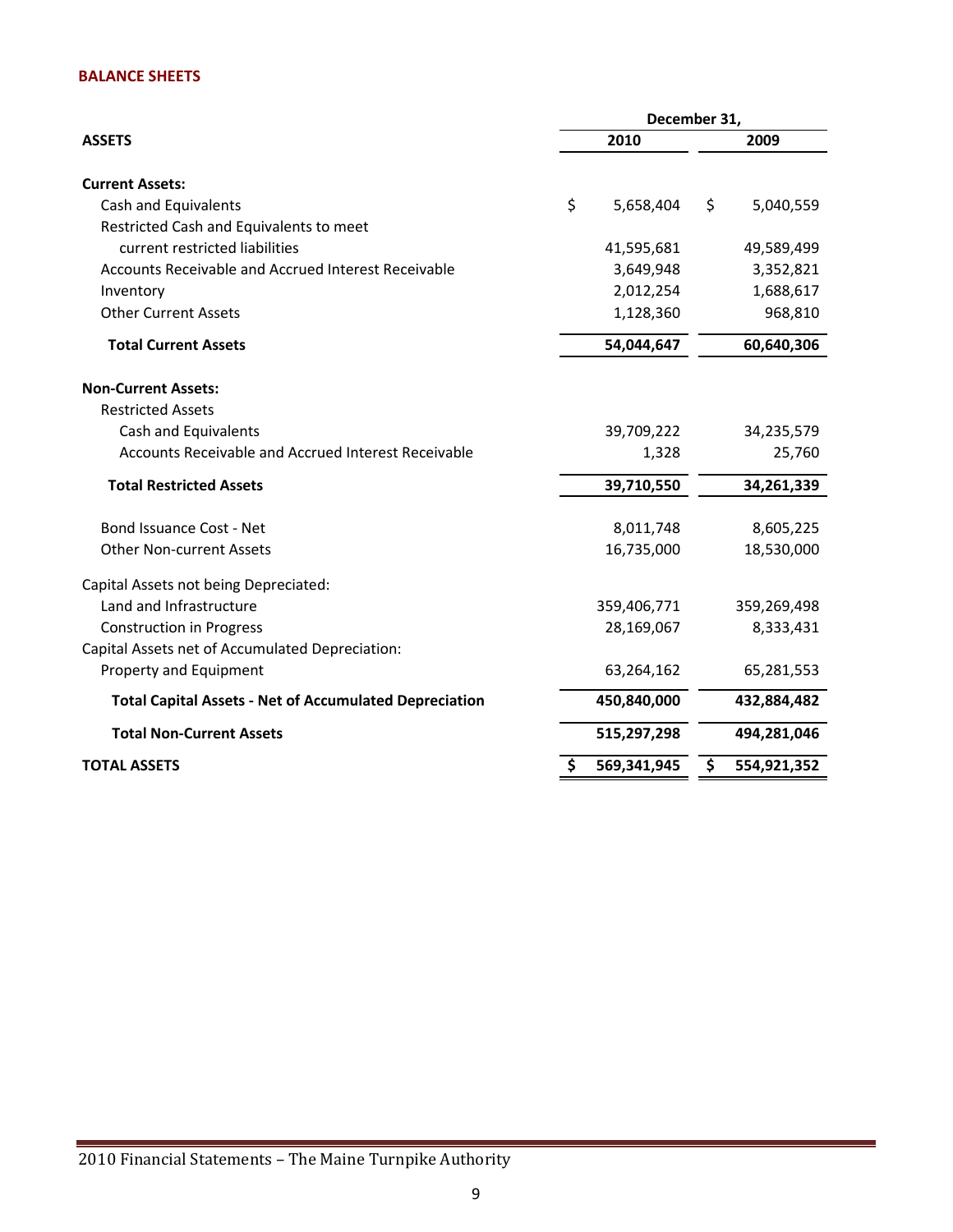#### **BALANCE SHEETS,** *continued*

| December 31,                                                      |            |             |    |             |  |
|-------------------------------------------------------------------|------------|-------------|----|-------------|--|
| <b>LIABILITIES AND NET ASSETS</b>                                 |            | 2010        |    | 2009        |  |
| <b>Current Liabilities Payable from Unrestricted Assets:</b>      |            |             |    |             |  |
| Accounts, Contracts and Retainage Payable                         | \$         | 2,240,438   | \$ | 2,255,484   |  |
| Accrued Salary, Vacation and Sick Leave Payable                   |            | 3,278,755   |    | 3,191,767   |  |
| <b>Unearned Toll Revenue</b>                                      |            | 5,424,697   |    | 5,049,209   |  |
| <b>Total Current Liabilities Payable from Unrestricted Assets</b> |            | 10,943,890  |    | 10,496,460  |  |
| <b>Current Liabilities Payable from Restricted Assets:</b>        |            |             |    |             |  |
| Accounts, Contracts and Retainage Payable                         |            | 11,317,335  |    | 6,421,222   |  |
| Accrued Salary, Vacation and Sick Leave Payable                   |            | 276,487     |    | 258,587     |  |
| <b>Bond Interest Payable</b>                                      |            | 9,945,769   |    | 10,134,130  |  |
| Current Portion of Revenue Bonds and Subordinated Debt Payable    |            | 13,415,000  |    | 8,855,000   |  |
| <b>Other Current Liabilities</b>                                  |            | 381,152     |    | 369,200     |  |
| <b>Total Current Liabilities Payable from Restricted Assets</b>   | 35,335,743 |             |    |             |  |
| <b>Total Current Liabilities</b>                                  |            | 46,279,633  |    | 36,534,599  |  |
| <b>Non-current Liabilities:</b>                                   |            |             |    |             |  |
| Long-term Revenue Bonds and Subordinated Debt Payable             |            | 398,391,658 |    | 413,117,026 |  |
| <b>Other Non-current Liabilities</b>                              |            | 1,585,329   |    | 1,249,740   |  |
| <b>Total Non-current Liabilities</b>                              |            | 399,976,987 |    | 414,366,766 |  |
| <b>Total Liabilities</b>                                          |            | 446,256,620 |    | 450,901,365 |  |
| <b>Net Assets:</b>                                                |            |             |    |             |  |
| Invested in Capital Assets - Net of Related Debt                  |            | 93,251,180  |    | 79,489,251  |  |
| Restricted                                                        |            | 21,902,650  |    | 16,633,116  |  |
| Unrestricted                                                      |            | 7,931,495   |    | 7,897,620   |  |
| <b>Total Net Assets</b>                                           |            | 123,085,325 |    | 104,019,987 |  |
| <b>Total Liabilities and Net Assets</b>                           | \$         | 569,341,945 | \$ | 554,921,352 |  |

*See accompanying notes to financial statements.*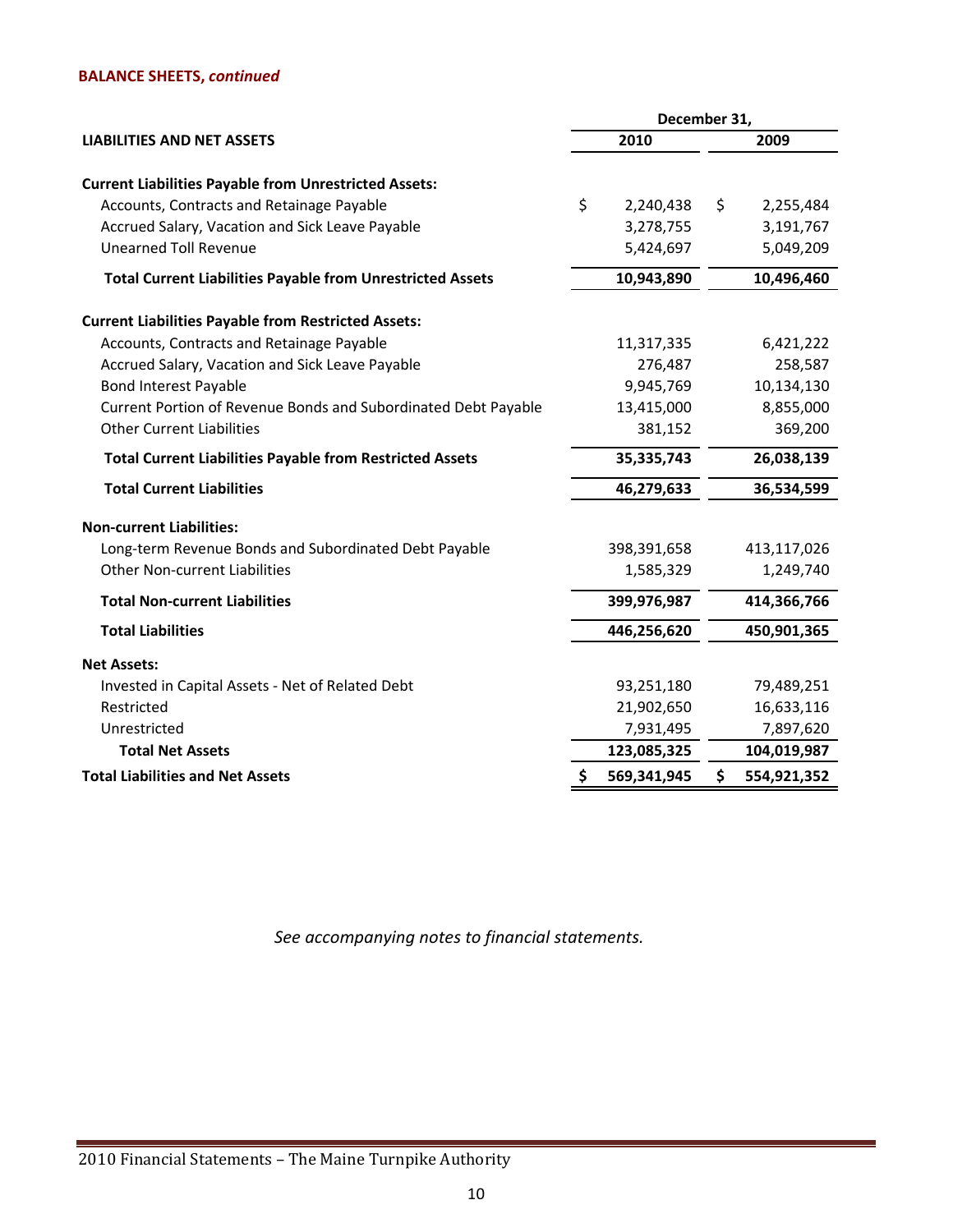# **STATEMENTS OF REVENUES, EXPENSES AND CHANGES IN NET ASSETS**

|                                               | For the Years Ended December 31, |                |    |                |
|-----------------------------------------------|----------------------------------|----------------|----|----------------|
|                                               |                                  | 2010           |    | 2009           |
| <b>REVENUES</b>                               |                                  |                |    |                |
| <b>Operating Revenue:</b>                     |                                  |                |    |                |
| Net Fare Revenue                              | \$                               | 102,768,062    | \$ | 100,451,393    |
| <b>Concession Rentals</b>                     |                                  | 3,898,772      |    | 3,790,768      |
| Miscellaneous                                 |                                  | 1,242,829      |    | 1,491,235      |
| <b>Total Operating Revenues</b>               |                                  | 107,909,663    |    | 105,733,396    |
| Interest Income (loss)                        |                                  |                |    |                |
| Revenue Fund                                  |                                  | (25,040)       |    | (26, 287)      |
| Reserve Maintenance Fund                      |                                  | (11, 756)      |    | (4, 252)       |
| <b>Improvement Account</b>                    |                                  | (5,932)        |    | (901)          |
| Interchange Account                           |                                  | (4, 536)       |    | (112)          |
| Maine Department of Transportation Account    |                                  | (1,907)        |    | (448)          |
| <b>Total Interest Income (loss)</b>           |                                  | (49, 171)      |    | (32,000)       |
| <b>Total Revenues</b>                         |                                  | 107,860,492    |    | 105,701,396    |
| <b>EXPENSES</b>                               |                                  |                |    |                |
| <b>Operating Expenses:</b>                    |                                  |                |    |                |
| Operations                                    |                                  | 24,047,747     |    | 25,526,248     |
| Maintenance                                   |                                  | 27,060,038     |    | 27,213,962     |
| Administration                                |                                  | 2,721,038      |    | 2,725,635      |
| Depreciation                                  |                                  | 5,235,185      |    | 4,933,842      |
| Preservation                                  |                                  | 9,709,036      |    | 6,150,108      |
| Other Expenses - Capital General Expenses     |                                  | 86,292         |    | 528,036        |
| <b>Total Operating Expenses</b>               |                                  | 68,859,336     |    | 67,077,831     |
| <b>Operating Income</b>                       |                                  | 39,001,156     |    | 38,623,565     |
| Non-Operating Revenue/(Expenses):             |                                  |                |    |                |
| <b>Federal Grant Revenue</b>                  |                                  | 1,209,100      |    |                |
| Investment Income (loss)                      |                                  | (92, 962)      |    | (16, 253)      |
| Gain on Sale of Capital Assets                |                                  | 106,052        |    | 29,326         |
| <b>Interest Expense</b>                       |                                  | (20, 170, 436) |    | (20, 347, 984) |
| <b>Bond Issuance Cost Amortization</b>        |                                  | (502, 940)     |    | (495, 246)     |
| <b>Bond Premium/Discount Amortization</b>     |                                  | 1,696,435      |    | 1,584,833      |
| Deferred Loss on Refunding Amortization       |                                  | (386,067)      |    | (386,067)      |
| <b>MDOT Prepaid Transfer Amortization</b>     |                                  | (1,795,000)    |    | (950,000)      |
|                                               |                                  |                |    |                |
| <b>Total Non-Operating Revenue/(Expenses)</b> |                                  | (19, 935, 818) |    | (20,581,391)   |
| <b>Change in Net Assets</b>                   |                                  | 19,065,338     |    | 18,042,174     |
| Net Assets at beginning of year               |                                  | 104,019,987    |    | 85,990,025     |
| Restatement for Concession Rental Adjustment  |                                  |                |    | (12, 212)      |
| Net Assets at beginning of year, as restated  |                                  | 104,019,987    |    | 85,977,813     |
| Net Assets at end of year                     | \$                               | 123,085,325    | \$ | 104,019,987    |

*See accompanying notes to financial statements.*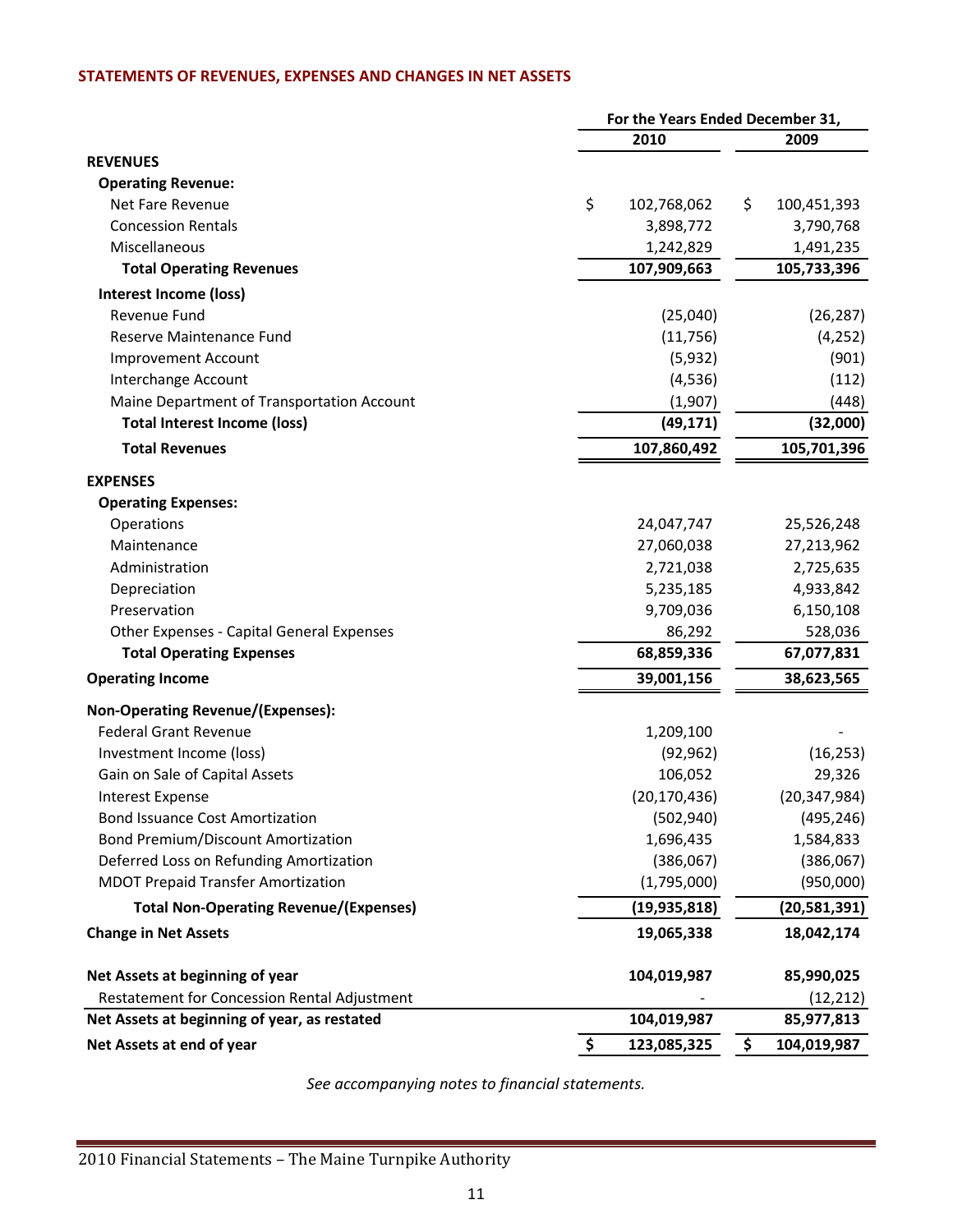# **STATEMENTS OF CASH FLOWS**

|                                                                 | For the Years Ended December 31, |                   |  |
|-----------------------------------------------------------------|----------------------------------|-------------------|--|
|                                                                 | 2010                             | 2009              |  |
| <b>Operating Activities:</b>                                    |                                  |                   |  |
| Cash Received from Tolls/Customers                              | 130,808,472<br>\$                | \$<br>128,379,793 |  |
| <b>Cash Payments to Suppliers</b>                               | (59, 634, 190)                   | (63, 342, 808)    |  |
| Cash Payments to Employees                                      | (22, 688, 326)                   | (23, 338, 755)    |  |
| <b>Net Cash Provided by Operating Activities</b>                | 48,485,956                       | 41,698,230        |  |
| <b>Capital and Related Financing Activities:</b>                |                                  |                   |  |
| Acquisition and Construction of Capital Assets                  | (22, 341, 132)                   | (13,601,503)      |  |
| Proceeds from Issuance of Revenue Bonds                         |                                  | 51,385,440        |  |
| Proceeds from Federal ARRA Grant                                | 1,209,100                        |                   |  |
| Payments for Bond Expenses                                      |                                  | (468, 744)        |  |
| Interest Paid on Revenue Bonds                                  | (19, 596, 598)                   | (18, 709, 904)    |  |
| Payment of Principal on Revenue Bonds                           | (7,060,000)                      | (8,855,000)       |  |
| <b>Interest Paid on Subordinated Debt Bonds</b>                 | (671, 663)                       | (762, 399)        |  |
| Payment of Principal on Special Obligation Bonds                | (1,795,000)                      | (950,000)         |  |
| Net Cash Provided by/(Used) in Capital and Financing Activities | (50, 255, 293)                   | 8,037,890         |  |
| <b>Investing Activities:</b>                                    |                                  |                   |  |
| Proceeds from Sales and Maturities of Investments               |                                  | 20,000            |  |
| <b>Interest Received</b>                                        | (132, 993)                       | (35, 943)         |  |
| <b>Net Cash Used in Investing Activities</b>                    | (132, 993)                       | (15, 943)         |  |
| Net Increase/(Decrease) in Cash and Equivalents                 | (1,902,330)                      | 49,720,177        |  |
| Cash and Equivalents at Beginning of Year                       | 88,865,637                       | 39,145,460        |  |
| Cash and Equivalents at End of Year                             | 86,963,307                       | 88,865,637        |  |
| Cash and Equivalents - Unrestricted                             | 5,658,404                        | 5,040,559         |  |
| Restricted Cash and Equivalents - Current                       | 41,595,681                       | 49,589,499        |  |
| Restricted Cash and Equivalents - Non-Current                   | 39,709,222                       | 34,235,579        |  |
|                                                                 | \$<br>86,963,307                 | \$<br>88,865,637  |  |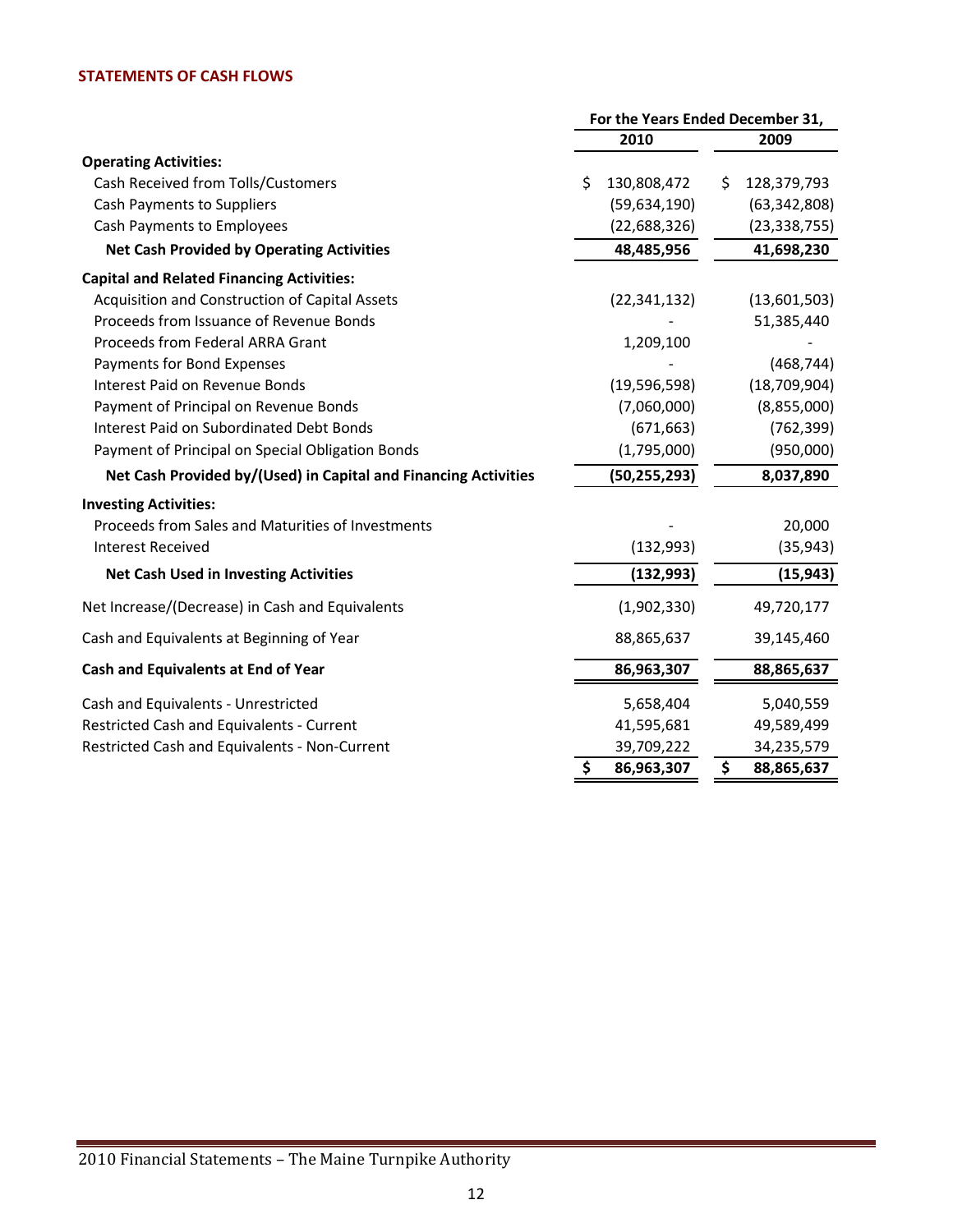# **STATEMENTS OF CASH FLOWS,** *continued*

|                                                            | For the Years Ended December 31, |            |    |             |
|------------------------------------------------------------|----------------------------------|------------|----|-------------|
|                                                            | 2010                             |            |    | 2009        |
| Reconciliation of Operating Income to Net Cash Provided by |                                  |            |    |             |
| <b>Operating Activities:</b>                               |                                  |            |    |             |
| <b>Income from Operations</b>                              | \$                               | 39,001,156 | S. | 38,623,565  |
| Adjustments to Reconcile Operating Income to Net Cash      |                                  |            |    |             |
| provided by Operating Activities:                          |                                  |            |    |             |
| Depreciation                                               |                                  | 5,235,185  |    | 4,933,842   |
| Interest Loss included in Operating Revenue                |                                  | 49,171     |    | 32,000      |
| <b>Other - Capital General Expenses</b>                    |                                  | 86,292     |    | 528,036     |
| <b>Changes in Assets and Liabilities:</b>                  |                                  |            |    |             |
| <b>Accounts Receivable</b>                                 |                                  | (275, 157) |    | (256,668)   |
| <b>Prepaid Accounts</b>                                    |                                  | (159, 550) |    | (196, 613)  |
| Inventory                                                  |                                  | (323,636)  |    | (578,382)   |
| Accounts, Contracts and Retainage Payable                  |                                  | 4,392,119  |    | (2,369,608) |
| <b>Unearned Toll Revenue</b>                               |                                  | 375,488    |    | 720,673     |
| Accrued Salary, Vacation and Sick Leave Payable            | 104,888<br>261,385               |            |    |             |
| <b>Net Cash Provided by Operating Activities</b>           | Ś                                | 48,485,956 | Ŝ  | 41,698,230  |

*See accompanying notes to financial statements.*

2010 Financial Statements – The Maine Turnpike Authority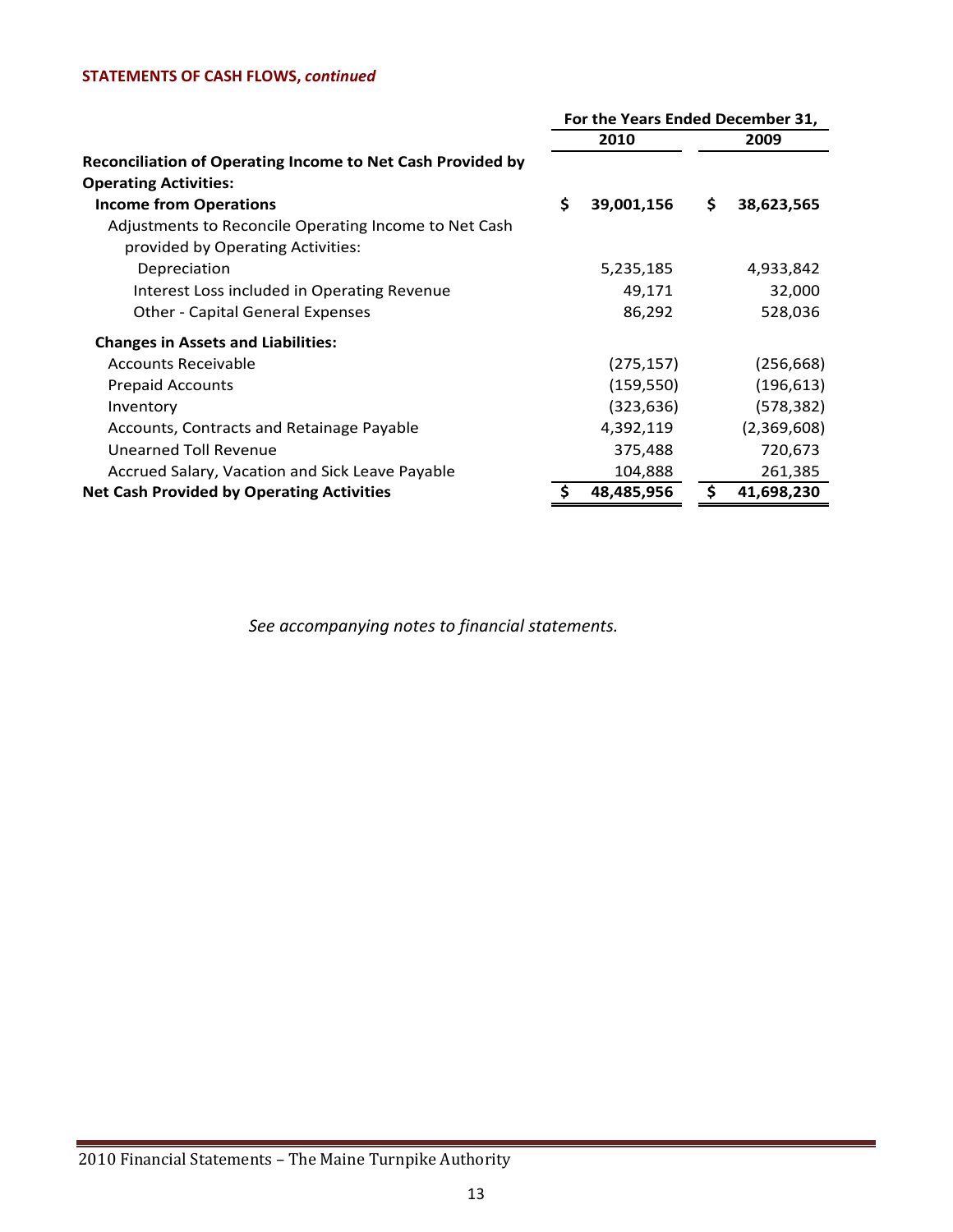# **THE MAINE TURNPIKE AUTHORITY**

**Notes to Financial Statements For the Year Ended December 31, 2010**

#### **Note 1 – Summary of Organization and Significant Accounting Policies and Procedures**

**Reporting Entity –** The Maine Turnpike Authority (the Authority) is a body corporate and politic created by an act of the Legislature of the State of Maine, Chapter 69 of the Private and Special Laws of 1941 as amended, authorized and empowered to construct, maintain and operate a turnpike at such a location as shall be approved by the State Highway Commission and to issue turnpike revenue bonds of the Authority, payable solely from revenues of the Authority. Under the provisions of the Act, turnpike revenue bonds and interest thereon shall not be deemed debt or liability or a pledge of the faith and credit of the State of Maine.

During 1982, the Legislature of the State of Maine, Chapter 595 of the Public Laws of the State of Maine 1982, authorized an act to amend the Maine Turnpike Authority Statutes. This act states that the Maine Turnpike Authority shall continue in existence until such a time as the Legislature shall provide for termination and all outstanding indebtedness of the Authority shall be repaid or an amount sufficient to repay that indebtedness shall be set aside in trust.

For financial reporting purposes, the Authority is a stand-alone entity; there are no component units included in the accompanying financial statements and the Authority is not considered a component unit of another entity.

**Basis of Accounting** – The Authority prepares its financial statements on the accrual basis of accounting in accordance with accounting principles generally accepted in the United States of America for proprietary funds, which are similar to those for private business enterprises. Accordingly, revenues are recorded when earned and expenses are recorded when incurred. In accordance with Government Accounting Standards Board (GASB) Statement No. 20, the Authority follows the pronouncements of the Financial Accounting Standards Board (FASB) issued before November 30, 1989 except where those pronouncements conflict with GASB pronouncements. The Authority has the option but has elected not to follow subsequent private‐sector guidance. Proprietary funds distinguish operating revenues and expenses from non-operating activity. Operating revenues arise from providing goods or services to outside parties for a fee. The intent of the governing body is that the operating costs, including administration and depreciation, of providing goods or services to the general public on a continuing basis be financed or recovered primarily through user charges. Revenues and expenses that are not derived directly from operations are reported as non‐operating revenues and expenses.

**Operating Revenues and Expenses –** The Authority's operating revenues and expenses consist of revenues earned and expenses incurred relating to the operation and maintenance of its System.

**Interest Income on Operating Accounts** – Interest income generated from on‐going operations is included in operating revenue, in accordance with the requirements outlined in GASB 34.

**Cash and Equivalents** – For purposes of the statements of cash flow, demand deposit accounts with commercial banks, and cash invested in commercial money market funds are considered cash equivalents.

**Investments** – Investments are carried at fair value. Accrued interest paid upon the purchase of investments is recognized as interest income in the period it is earned.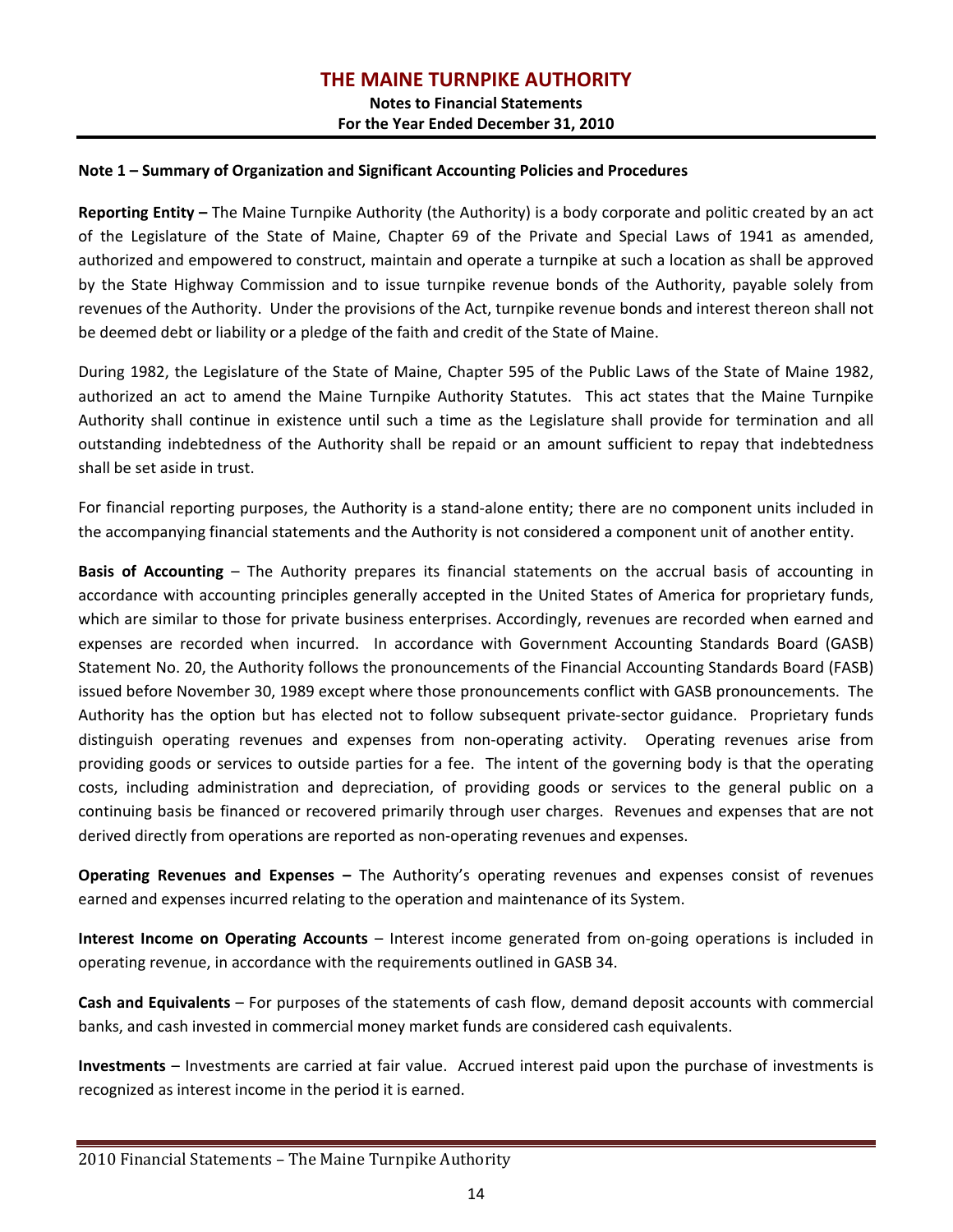# **Note 1 – Summary of Organization and Significant Accounting Policies and Procedures,** *continued*

**Inventory –** Inventory, consists of both EZ Pass transponders and salt. The EZ Pass transponders will be sold to customers and is valued using the FIFO method. Salt, to be used in operations, is carried at the lower of cost or market and is valued using a weighted average method.

**Restricted Assets –** Restricted assets of the Authority represent bond proceeds designated for construction, and other monies required to be restricted for debt service, operations, maintenance, renewal and replacement.

**Capital Assets –** All capital assets are recorded on the balance sheet at historical cost. Capital assets are included in one of the following categories: Infrastructure; Land and Land Improvements; Buildings; Vehicles; Toll System; Computer and Other Equipment; Intangible Assets; and Construction in Progress.

Costs to acquire additional capital assets, and to replace existing assets or otherwise prolong their useful lives, are capitalized for toll equipment, buildings, toll facilities, other related costs and furniture and equipment. The Authority has elected to use the modified approach to infrastructure reporting under GASB 34. This means that, in lieu of reporting depreciation on infrastructure, the Authority reports as preservation expense the costs associated with maintaining the existing road in good condition. Infrastructure assets include roads, bridges, interchanges, tunnels, right of way, drainage, guardrails, and lighting systems associated with the road.

Depreciation of toll equipment, buildings, toll facilities, other related costs, signs, software and furniture and equipment is computed using the straight-line method, using the full-month convention, over the estimated useful lives of the assets as follows:

| <b>Building</b>                      | $30 - 50$ years |
|--------------------------------------|-----------------|
| <b>Building Improvements</b>         | $15 - 20$ years |
| Land Improvements (exhaustible)      | 15 years        |
| <b>Toll Equipment</b>                | $5 - 10$ years  |
| <b>Furniture and Fixtures</b>        | $5 - 15$ years  |
| Software                             | $3 - 10$ years  |
| Computers, Printers and IT Equipment | $3 - 5$ years   |
| Other Equipment (incl. Vehicles)     | $5 - 20$ years  |

Under the modified approach, infrastructure assets are considered to be "indefinite lived" assets; that is, the assets themselves will last indefinitely and are, therefore, not depreciated. Costs related to maintenance, renewal and replacement for these assets are not capitalized, but instead are considered to be period costs and are included in preservation expense.

Construction in Progress represents costs incurred by the Authority for in‐process activities designed to expand, replace, or extend the lives of existing property and equipment.

**Retainage Payable –** Retainage payable represents amounts billed to the Authority by contractors for which payment is not due pursuant to retained percentage provisions in construction contracts until substantial completion of performance by contractor and acceptance by the Authority.

# 2010 Financial Statements – The Maine Turnpike Authority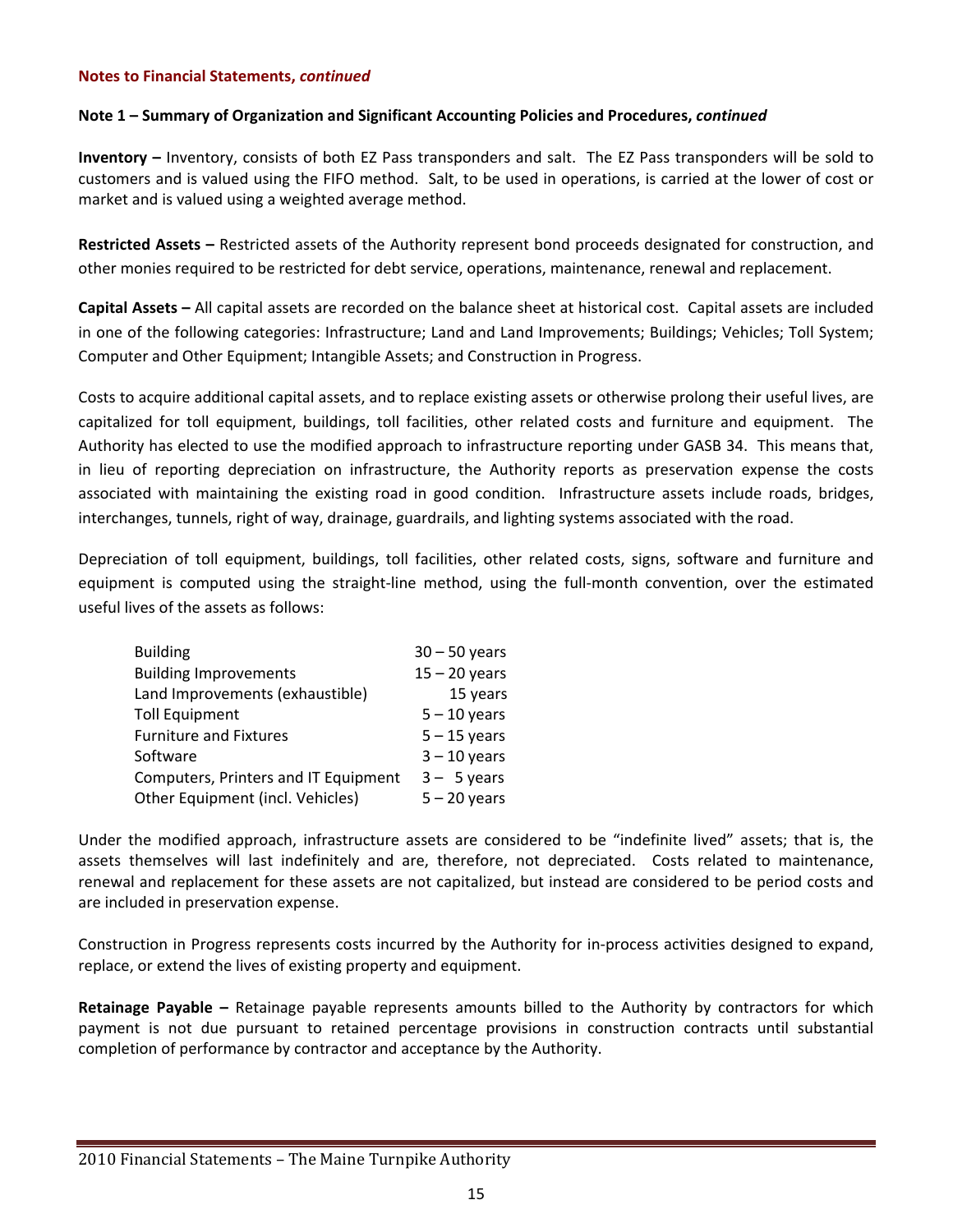# **Note 1 – Summary of Organization and Significant Accounting Policies and Procedures,** *continued*

**Prepaid Expenses –** Expenses that benefit more than one reporting period are charged to Prepaid Expenses and expensed over its service period. Examples include insurance premiums, software site licenses and service contracts.

**Accrued Vacation and Sick Leave Payable –** Accrued vacation and sick leave payable includes accumulated vacation pay and vested sick pay.

**Accrued Salaries Payable –** Accrued salaries payable includes salary and wage expense incurred at the end of the period but not paid until the following period, which amounted to \$419,445 and \$346,307 for the years ended December 31, 2010 and 2009, respectively, and are included on the balance sheet under Accrued Salary, Vacation and Sick Leave Payable.

**Unearned Toll Revenue –** The Authority offers a prepaid balance program which allows patrons to carry a balance on their account for future toll expenses. This balance is reduced by each trip through the tolls and can be increased by the patron at any time. Additionally, a Commuter Plan is offered to patrons who travel regularly between the same two exits. Commuters pay a set fee, in advance, that covers a three month period. Revenue is earned over this three month period on a prorated basis. Commuter quarters start in February, May, August and November.

**Bond Premium, Discount and Issuance Costs –** Bond premiums and discounts associated with the issuance of bonds are amortized using the effective interest rate method over the life of the bonds. Bond issuance costs are amortized using the straight‐line method over the life of the bonds.

**Refunded Bonds –** The Authority defeased certain bonds in 2004, 2005 and 2008 by placing cash received from the advanced refunding into an irrevocable escrow account to provide for all future debt service payments on the defeased bonds. Accordingly, the trust account assets and the liability for the defeased bonds are not included in the Authority's balance sheets.

**Deferred Amount on Refunding Revenue Bonds –** The difference between the reacquisition price and the net carrying amount of refunded bonds is amortized on a straight‐line basis over the life of the refunded bonds or the life of the refunding bonds, whichever is shorter.

**Reclassifications –** Certain amounts in the 2009 financial statements have been reclassified to conform to the 2010 classifications.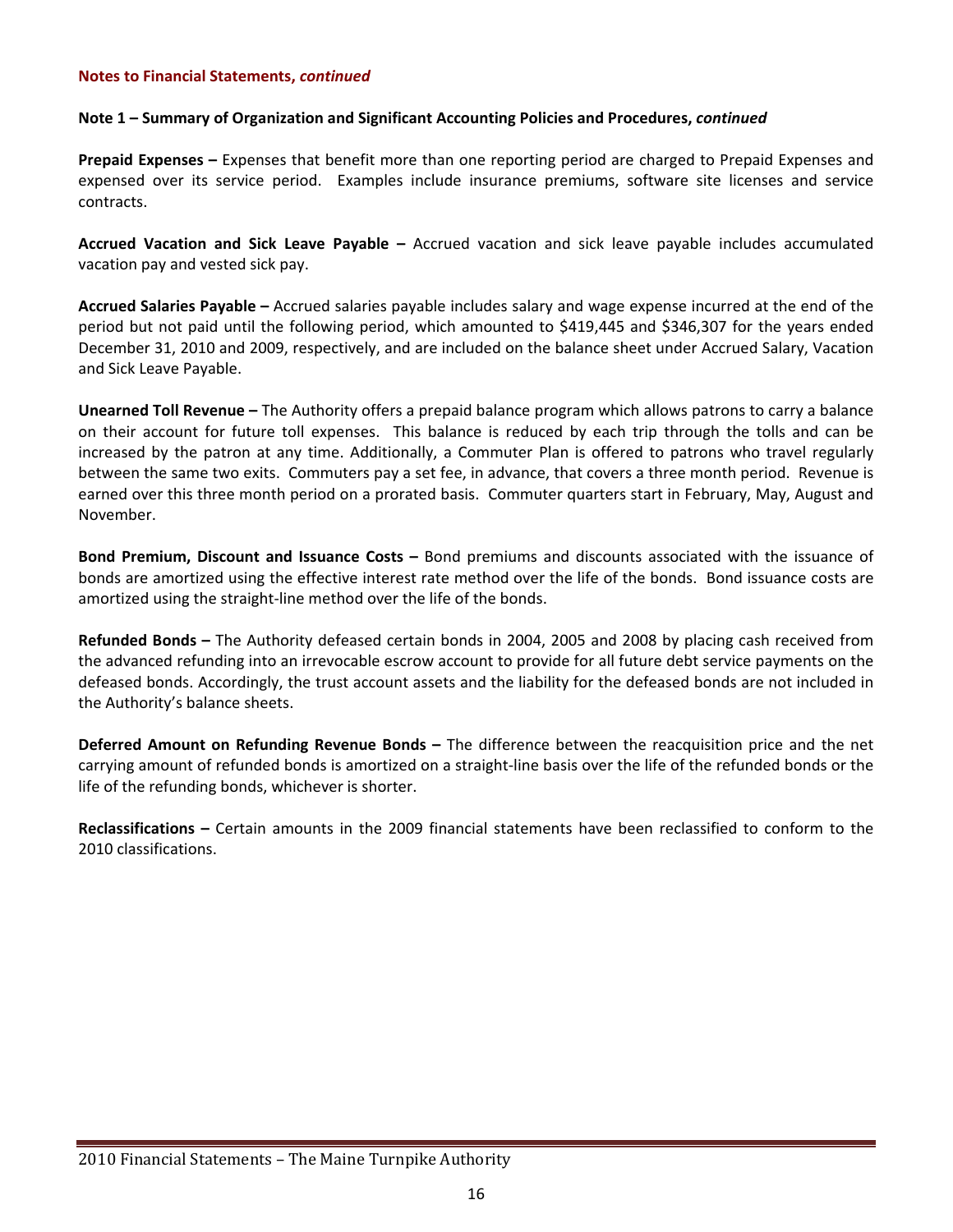# **Note 2 – Deposits and Investments**

#### *Deposits*

*Custodial Credit Risk‐Authority Deposits:* For deposits, custodial credit risk is the risk that in the event of a bank failure, the Authority's deposits may not be returned to it. As of December 31, 2010, the Authority reported deposits of \$415,952 with a bank balance of \$365,550. The entire balance of \$365,550 was covered by the F.D.I.C. (\$309,375) or by additional insurance purchased on behalf of the Authority by the respective banking institutions (\$56,175). As of December 31, 2009, the Authority reported deposits of \$552,084 with a bank balance of \$896,685. The entire balance of \$896,685 was covered by the F.D.I.C. (\$350,388) or by additional insurance purchased on behalf of the Authority by the respective banking institutions (\$546,297).

#### *Investments*

At December 31, 2010, the Authority had the following investments and maturities:

|                                        | <b>Fair Value</b> | <b>Less Than 1 Year</b> | 1-5 Years      |                | <b>More Than 5 Years</b> |                          |
|----------------------------------------|-------------------|-------------------------|----------------|----------------|--------------------------|--------------------------|
| U.S. Government Securities             | $5,238,818$ \$    | 5.238.818 \$            |                |                | $-S$                     |                          |
| Federated Treasury Obligation Fund (1) | 81,308,537        |                         | Not Applicable |                |                          |                          |
| <b>Total Investments</b>               | 86,547,355        | 5,238,818               |                | $\blacksquare$ |                          | $\overline{\phantom{0}}$ |

At December 31, 2009, the Authority had the following investments and maturities:

|                                        | <b>Fair Value</b> | <b>Less Than 1 Year</b> | 1-5 Years      | <b>More Than 5 Years</b> |
|----------------------------------------|-------------------|-------------------------|----------------|--------------------------|
| U.S. Government Securities             | 4,178,038         | 4,178,038               |                | $-S$                     |
| Money Market Fund (1)                  | 222.434           |                         | Not Applicable |                          |
| Federated Treasury Obligation Fund (1) | 83,913,081        |                         | Not Applicable |                          |
| <b>Total Investments</b>               | 88,313,553        | 4,178,038               | $\blacksquare$ | $\overline{\phantom{0}}$ |

(1) Mutual funds and money market funds are not considered securities that exist in physical or book entry form and therefore are exempt from the custodial credit risk disclosure noted above.

Deposits and investments are as follows:

|                                       | 2010       | 2009       |
|---------------------------------------|------------|------------|
| <b>Deposits</b>                       | 415.952    | 552,084    |
| Investment                            | 86,547,355 | 88,313,553 |
| <b>Total Deposits and Investments</b> | 86,963,307 | 88,865,637 |

Deposits and investments have been reported as follows in the financial statements:

|                                                | 2010       | 2009       |
|------------------------------------------------|------------|------------|
| Cash and Equivalents                           | 5.658.404  | 5,040,559  |
| <b>Current Restricted Cash and Equivalents</b> | 41.595.681 | 49.589.499 |
| Noncurrent Restricted Cash and Equivalents     | 39,709,222 | 34,235,579 |
| <b>Total Deposits and Investments</b>          | 86,963,307 | 88,865,637 |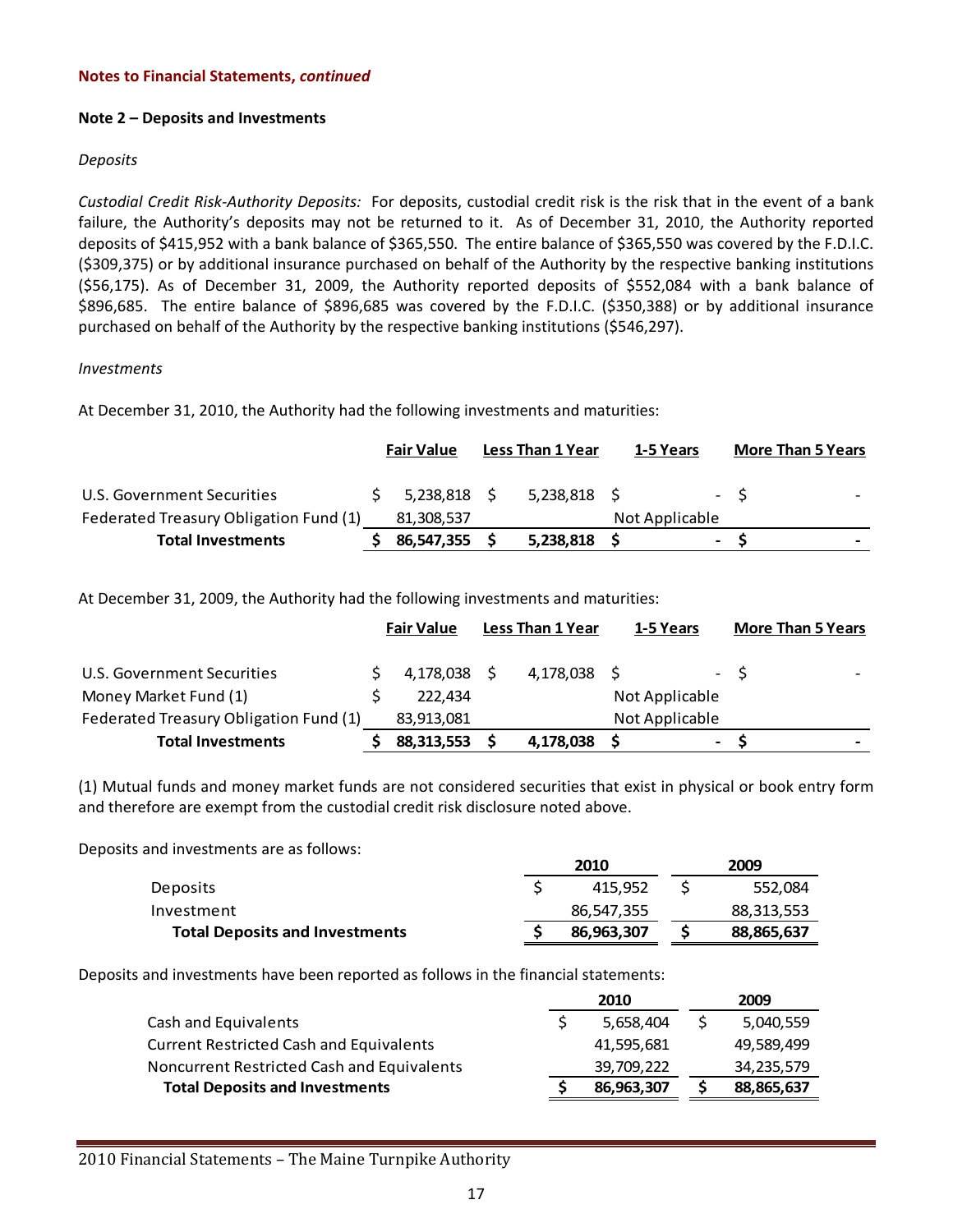#### **Note 2 – Deposits and Investments,** *continued*

*Interest Rate Risk:* The Authority's policy for investment rate risk is as follows: Portfolio maturities will provide for stability of income and reasonable liquidity; liquidity will be assured through practices ensuring that the next disbursement date is covered through maturing to be staggered to avoid undue concentration in a specific maturity sector.

Maturities selected will provide investments or marketable securities which can be sold to raise cash in day's notice without loss of principal; and, risks of market price volatility will be controlled through maturity diversification such that aggregate price losses on instruments with maturities exceeding one year shall not be greater than coupon interest on investment income received from the balance of the portfolio.

*Credit Risk:* Maine statutes authorize the Authority to invest in obligations of the U.S. Treasury and U.S. agencies and repurchase agreements. The Authority does not have a formal policy related to credit rate risk.

*Custodial credit risk: investments –* For investments, this is the risk that in the event of failure of the counterparty, the Authority will not be able to recover the value of its investments or collateral securities that are in possession of an outside party. The Authority is authorized to invest in: obligations of the U.S. government and its agencies provided they are full faith and credit obligations fully insured or collateralized certificates of deposit at commercial banks and savings and loan associations repurchase agreements collateralized by U.S. Treasury or Agency securities; and money market mutual funds whose portfolios consist of government securities.

The Authority's investment policy is to attain a market rate of return considered reasonable under generally accepted market principles throughout budgetary and economic cycles while preserving and protecting capital in the overall portfolio thus ensuring prudent use of public funds and preservation of the public's trust. The standard of prudence to be used by investment officials shall be the "prudent investor" standard and shall be applied in the context of managing the overall portfolio. All security transactions, including collateral for repurchase agreements, entered into by the MTA shall be conducted on a "delivery vs. payment" basis. Securities will be held by a third party custodian, or Trust Department designated by the Executive Director, CFO, or Director of Finance and evidenced by safekeeping receipts.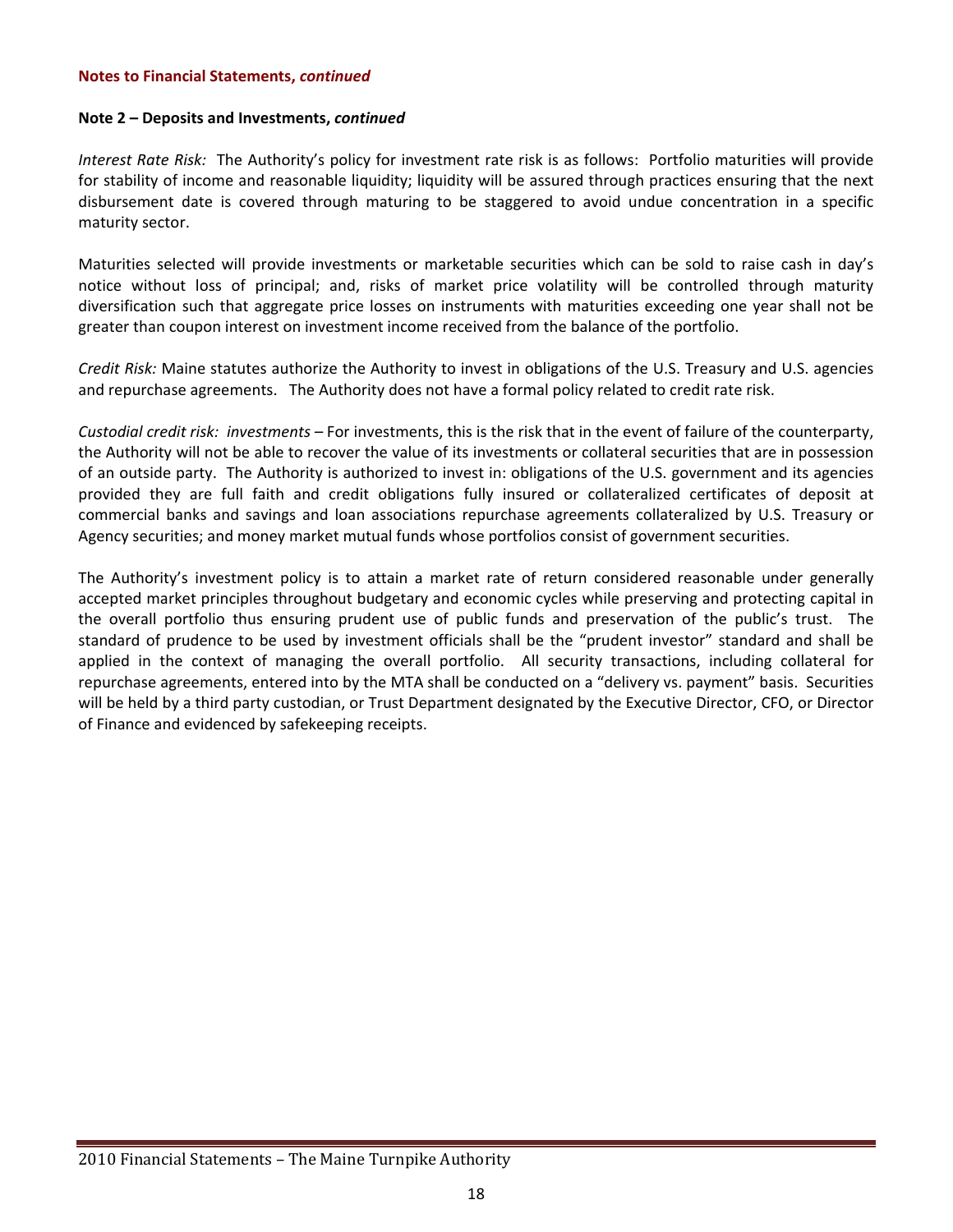# **Note 3 – Capital Assets**

A Summary of changes to capital assets for the year ended December 31, 2010 is as follows:

|                                                        | <b>Balance</b>   |                  |                  |                          | <b>Balance</b>   |
|--------------------------------------------------------|------------------|------------------|------------------|--------------------------|------------------|
|                                                        | 12/31/2009       | <b>Additions</b> | <b>Transfers</b> | <b>Disposals</b>         | 12/31/2010       |
| <b>Capitalized Assets Not Being Depreciated (cost)</b> |                  |                  |                  |                          |                  |
| Land                                                   | 32,928,339<br>Ś. | 138,673          | (1,400)          | $\overline{\phantom{a}}$ | Ŝ.<br>33,065,612 |
| Infrastructure                                         | 326,341,159      |                  |                  |                          | 326,341,159      |
| Construction in Progress                               | 8,333,431        | 20,845,131       | (1,009,495)      |                          | 28,169,067       |
| <b>Total Capital Assets Not Being Depreciated</b>      | 367,602,929      | 20,983,804       | (1,010,895)      | $\blacksquare$           | 387,575,838      |
| <b>Capitalized Assets Being Depreciated (cost)</b>     |                  |                  |                  |                          |                  |
| Land Improvements (exhaustible)                        | 8,864,847        |                  |                  |                          | 8,864,847        |
| <b>Buildings</b>                                       | 64,627,643       |                  | (734, 842)       |                          | 63,892,801       |
| Improvements                                           | 470,437          |                  |                  |                          | 470,437          |
| Machinery and Equipment                                | 42,449,011       | 2,211,350        | 1,745,737        | 907,390                  | 45,498,708       |
| <b>Total Capital Assets Being Depreciated</b>          | 116,411,938      | 2,211,350        | 1,010,895        | 907,390                  | 118,726,793      |
| <b>Less Accumulated Depreciation for:</b>              |                  |                  |                  |                          |                  |
| Land Improvements (exhaustible)                        | (5,553,604)      | (412, 243)       |                  |                          | (5,965,847)      |
| <b>Buildings</b>                                       | (13, 413, 311)   | (2,060,368)      |                  |                          | (15, 473, 679)   |
| Improvements                                           | (470, 437)       |                  |                  |                          | (470, 437)       |
| Machinery and Equipment                                | (31,693,033)     | (2,762,574)      |                  | (902,939)                | (33, 552, 668)   |
| <b>Total Accumulated Depreciation</b>                  | (51,130,385)     | (5,235,185)      |                  | (902,939)                | (55, 462, 631)   |
| <b>Total Capital Assets Being Depreciated, net</b>     | 65,281,553       | (3,023,835)      | 1,010,895        | 4,451                    | 63,264,162       |
| <b>Total Capital Assets</b>                            | 432,884,482      | 17,959,969       |                  | 4,451                    | 450,840,000      |

# **Note 4 – Net Assets**

Net assets represent the difference between assets and liabilities. Net assets invested in capital assets, net of related debt consists of capital assets, net of accumulated depreciation, reduced by the outstanding balances of bonds and adding back any unspent proceeds. Net assets are reported as restricted when there are limitations imposed on their use either through the enabling legislations or through external restrictions imposed by creditors, grantors or laws or regulations of other governments. The Authority's net assets invested in capital assets, net of related debt was calculated as follows:

|                                                      | <b>Years Ended December 31,</b> |                 |  |                 |  |  |  |
|------------------------------------------------------|---------------------------------|-----------------|--|-----------------|--|--|--|
|                                                      |                                 | 2010            |  | 2009            |  |  |  |
| Capital Assets                                       |                                 | 506,302,631     |  | 484,014,867     |  |  |  |
| <b>Unspent Bond Proceeds</b>                         |                                 | 25,466,180      |  | 36,719,769      |  |  |  |
| <b>Accumulated Depreciation</b>                      |                                 | (55, 462, 631)  |  | (51, 130, 385)  |  |  |  |
| Bonds Payable                                        |                                 | (383, 055, 000) |  | (390, 115, 000) |  |  |  |
| Total Invested In Capital Assets Net of Related Debt |                                 | 93,251,180      |  | 79,489,251      |  |  |  |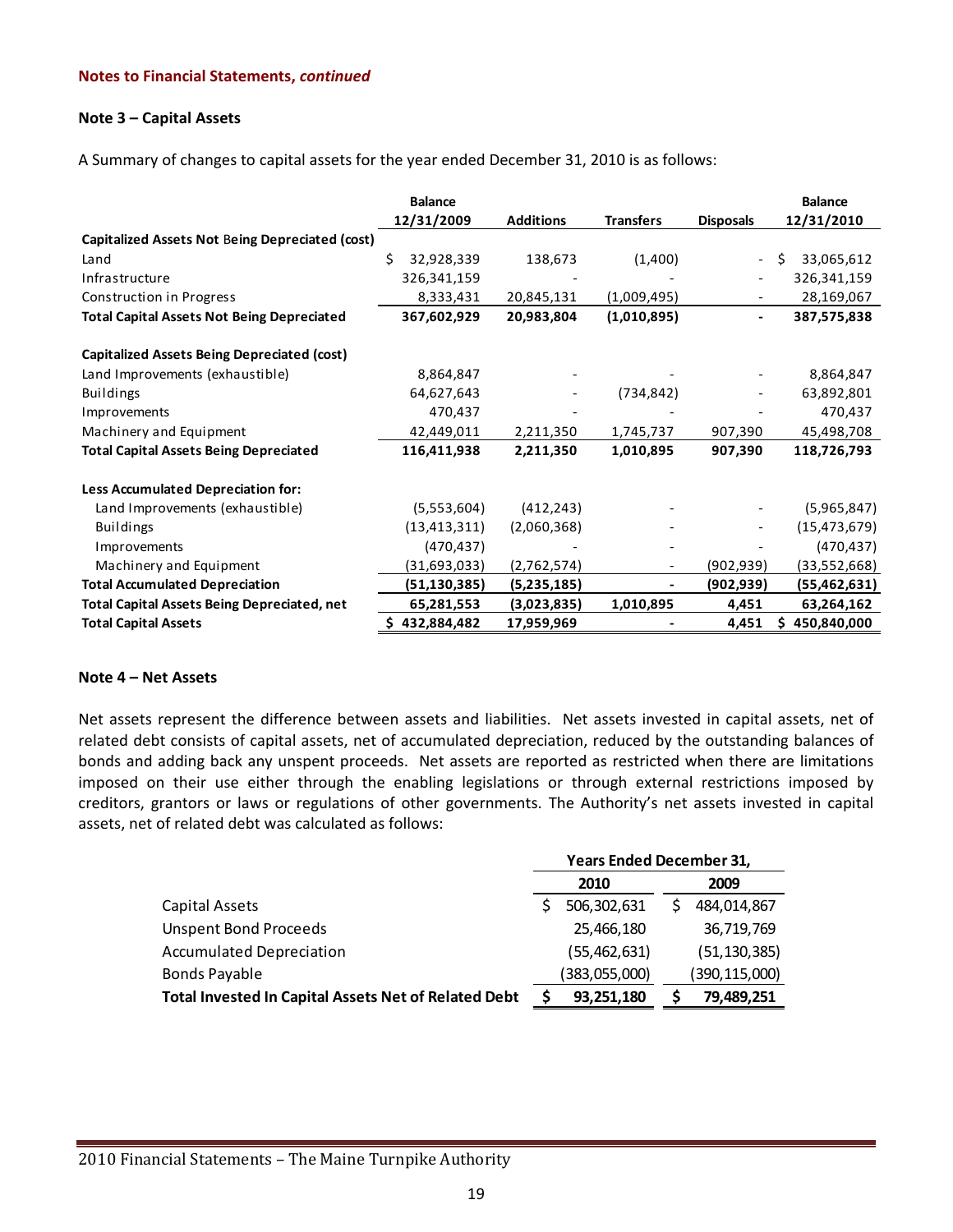# **Note 5 – Long‐term Debt**

#### **Revenue Bonds Payable**

The Authority issues revenue bonds from time to time for the purpose of financing capital improvements and new projects. As of December 31, 2010, the Authority had the following outstanding bonds:

- \$126,000,000 of Series 2000 Revenue Bonds, issued in March 2000, to finance modernization, widening, and interchange construction and reconstruction.
- \$51,000,000 of Series 2003 Revenue Bonds, issued in May 2003, to retire the 2002 Commercial Paper Subordinated Notes and to finance various turnpike projects.
- \$115,050,000 of Series 2004 Revenue Bonds, issued in October 2004, to pay a portion of the costs of various turnpike projects and to advance refund a portion of the principal amount of the Series 1994, 1997 and 2000 bonds.
- \$76,715,000 of Series 2005 Revenue Bonds, issued in April 2005, to advance refund a portion of the principal amount of the Series 2000 bonds.
- \$50,000,000 of Series 2007 Revenue Bonds, issued in September 2007, to pay a portion of the costs of various turnpike projects.
- \$45,885,000 of Series 2008 Refunding Revenue Bonds, issued in May 2008, to advance refund principal amounts of the Series 1998 Refunding Bonds, which was called in July 2008.
- \$50,000,000 of Series 2009 Revenue Bonds, issued in February 2009, to pay a portion of the costs of various turnpike projects.

On November 18, 2010 the Board of Directors authorized the Maine Turnpike Authority to proceed with the negotiations regarding the Series 2011 Revenue Bonds for the amount of \$55,000,000, expected to be issued in the third quarter of 2011, to pay a portion of the costs of various turnpike projects.

Interest on all bonds is payable semi-annually on January 1st and July 1st of each year. The bonds will mature on July 1st in the years and principal amounts noted below:

| <b>Issue</b> | <b>Amount Issued</b>               | <b>Maturity Date</b> | <b>Interest Rate</b> |   | <b>Balance 12/31/2010</b> |
|--------------|------------------------------------|----------------------|----------------------|---|---------------------------|
| Series 2000  | 126,000,000                        | $7/1/2007 - 2012$    | 5.00-5.30%           | S | 4,035,000                 |
| Series 2003  | 51,000,000                         | 7/1/2011 - 2033      | $3.50 - 5.25%$       |   | 51,000,000                |
| Series 2004  | 115,050,000                        | 7/1/2005 - 2030      | $3.00 - 5.25%$       |   | 107,670,000               |
| Series 2005  | 76,715,000                         | 7/1/2006 - 2030      | 3.00-5.125%          |   | 76,155,000                |
| Series 2007  | 50,000,000                         | $7/1/2013 - 2037$    | 3.75-5.25%           |   | 50,000,000                |
| Series 2008  | 45,885,000                         | $7/1/2010 - 2018$    | $3.00 - 5.00 %$      |   | 44,195,000                |
| Series 2009  | 50,000,000                         | $7/1/2014 - 2038$    | 3.00-6.00%           |   | 50,000,000                |
|              | <b>Total Revenue Bonds Payable</b> |                      |                      |   | 383,055,000               |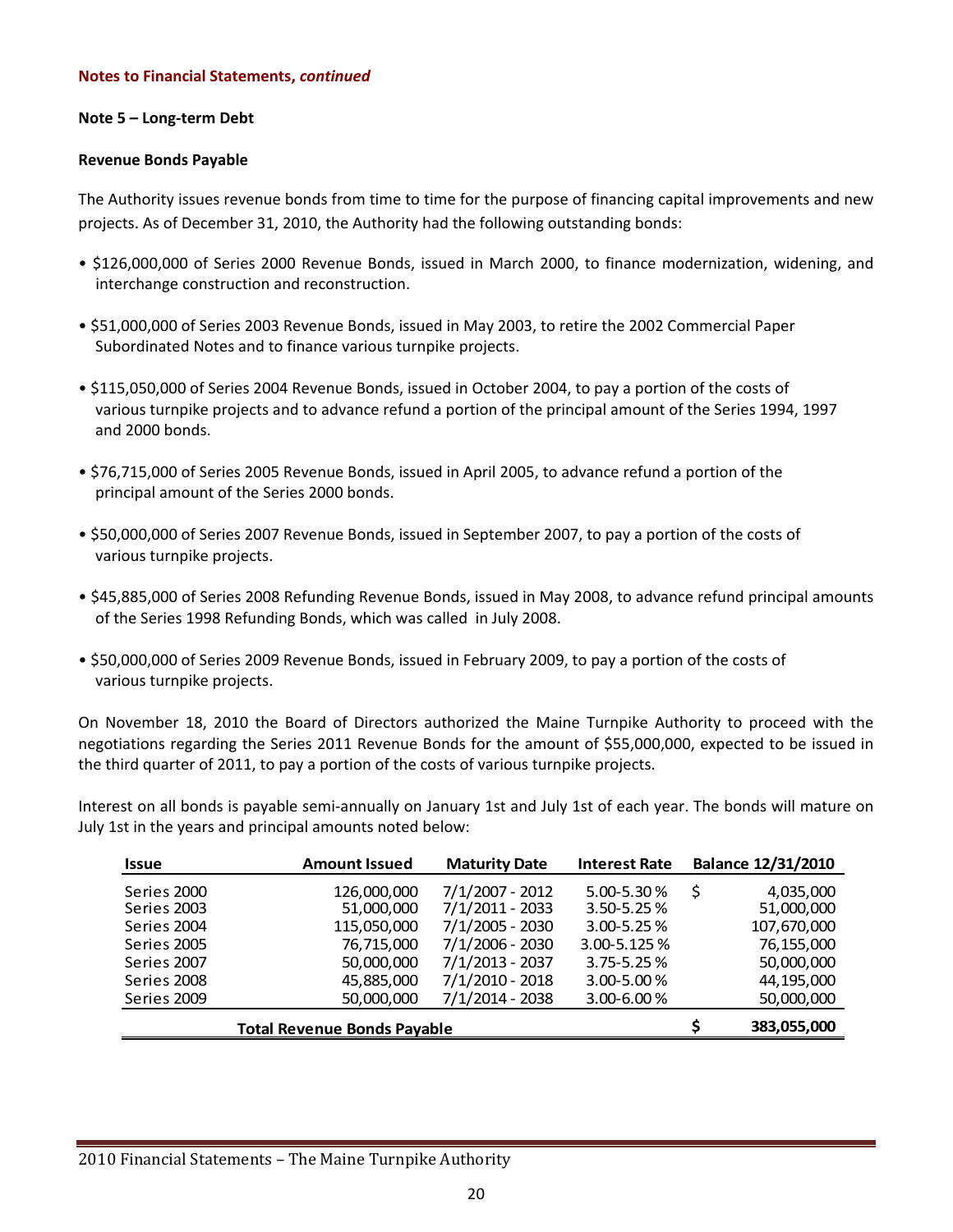#### **Note 5 – Long‐term Debt,** *continued*

**Principal Interest Total debt service** 2011 11,570,000 \$ \$ 19,273,725 \$ 30,843,725 2012 11,955,000 18,803,238 30,758,238 2013 13,575,000 18,237,809 31,812,809 2014 15,425,000 17,581,859 33,006,859 2015 16,155,000 16,841,996 32,996,996 2016‐2020 79,275,000 72,132,654 151,407,654 2021‐2025 79,205,000 53,328,950 132,533,950 2026‐2030 101,420,000 31,204,694 132,624,694 2031‐2035 37,700,000 10,610,363 48,310,363 2036‐2037 16,775,000 1,763,888 18,538,888 **Totals 383,055,000 \$ \$ 259,779,176 \$ 642,834,176**

Requirements for the repayment of the outstanding revenue bonds are as follows:

A summary of changes in revenue bonds is as follows:

|               | 12/31/09          |     |   | <b>Additions</b><br><b>Reductions</b> |                  | 12/31/10 |             |
|---------------|-------------------|-----|---|---------------------------------------|------------------|----------|-------------|
|               |                   |     |   |                                       |                  |          |             |
| Series 1997   | \$<br>2,010,000   | -\$ |   | \$                                    | $(2,010,000)$ \$ |          |             |
| Series 2000   | 7,115,000         |     |   |                                       | (3,080,000)      |          | 4,035,000   |
| Series 2003   | 51,000,000        |     | - |                                       | ۰                |          | 51,000,000  |
| Series 2004   | 107,830,000       |     |   |                                       | (160,000)        |          | 107,670,000 |
| Series 2005   | 76,275,000        |     |   |                                       | (120,000)        |          | 76,155,000  |
| Series 2007   | 50,000,000        |     |   |                                       |                  |          | 50,000,000  |
| Series 2008   | 45,885,000        |     |   |                                       | (1,690,000)      |          | 44,195,000  |
| Series 2009   | 50,000,000        |     |   |                                       |                  |          | 50,000,000  |
|               |                   |     |   |                                       |                  |          |             |
| <b>Totals</b> | \$<br>390,115,000 | \$  |   | \$                                    | $(7,060,000)$ \$ |          | 383,055,000 |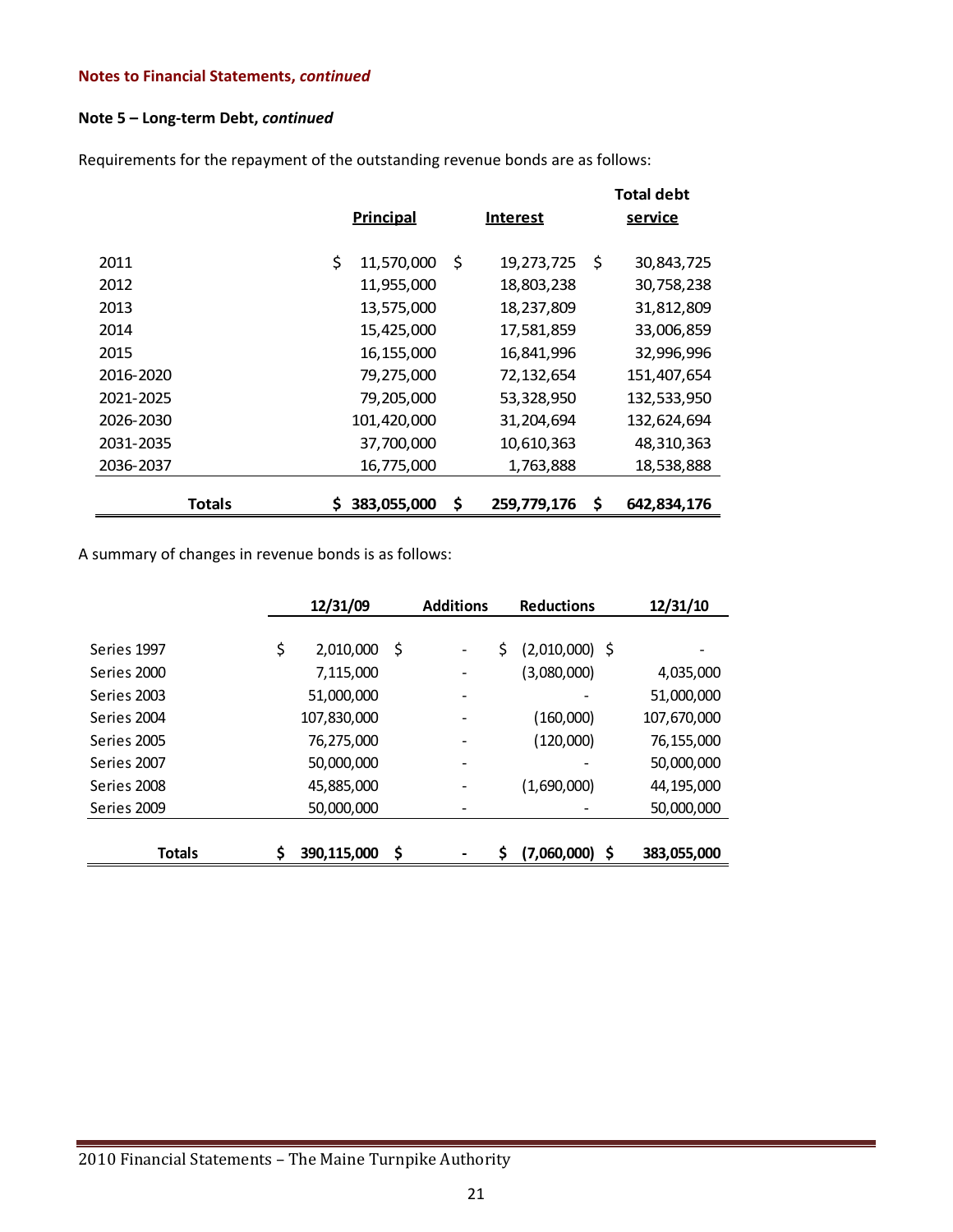# **Note 5 – Long‐term Debt,** *continued*

#### **Special Obligation Bonds Payable**

• \$19,480,000 of Series 2008 Special Obligation Refunding Bonds, issued in May 2008, to refund all of the Authority's outstanding Series 1998 Special Obligation Bonds. The Special Obligation Refunding Bonds are subordinate to the outstanding Revenue Bonds and were originally issued in 1996.

| <b>Issue</b> |                                               | <b>Amount Issued</b> | <b>Maturity Date</b>       | <b>Interest Rate</b> | <b>Balance 12/31/2010</b> |
|--------------|-----------------------------------------------|----------------------|----------------------------|----------------------|---------------------------|
| Series 2008  |                                               |                      | 19,480,000 7/1/2009 - 2018 | $3.00 - 4.00 %$      | 16,735,000                |
|              | <b>Total Special Obligation Bonds Payable</b> |                      |                            |                      | 16,735,000                |

Requirements for the repayment of the outstanding special obligation bonds are as follows:

|               |                  |    |                 |    | <b>Total Debt</b> |
|---------------|------------------|----|-----------------|----|-------------------|
|               | <b>Principal</b> |    | <b>Interest</b> |    | <b>Service</b>    |
| 2011          |                  |    |                 |    |                   |
|               | \$<br>1,845,000  | S  | 617,813         | S  | 2,462,813         |
| 2012          | 1,900,000        |    | 562,463         |    | 2,462,463         |
| 2013          | 1,985,000        |    | 478,400         |    | 2,463,400         |
| 2014          | 2,045,000        |    | 413,888         |    | 2,458,888         |
| 2015          | 2,120,000        |    | 342,313         |    | 2,462,313         |
| 2016-2018     | 6,840,000        |    | 548,713         |    | 7,388,713         |
|               |                  |    |                 |    |                   |
| <b>Totals</b> | \$<br>16,735,000 | \$ | 2,963,590       | \$ | 19,698,590        |

A summary of changes in special obligation bonds is as follows:

|             |               | 12/31/09   | <b>Additions</b> | <b>Reductions</b>     | 12/31/10   |
|-------------|---------------|------------|------------------|-----------------------|------------|
| Series 2008 |               | 18,530,000 |                  | $(1,795,000)$ \$      | 16,735,000 |
|             | <b>Totals</b> | 18,530,000 |                  | $-$ \$ (1,795,000) \$ | 16,735,000 |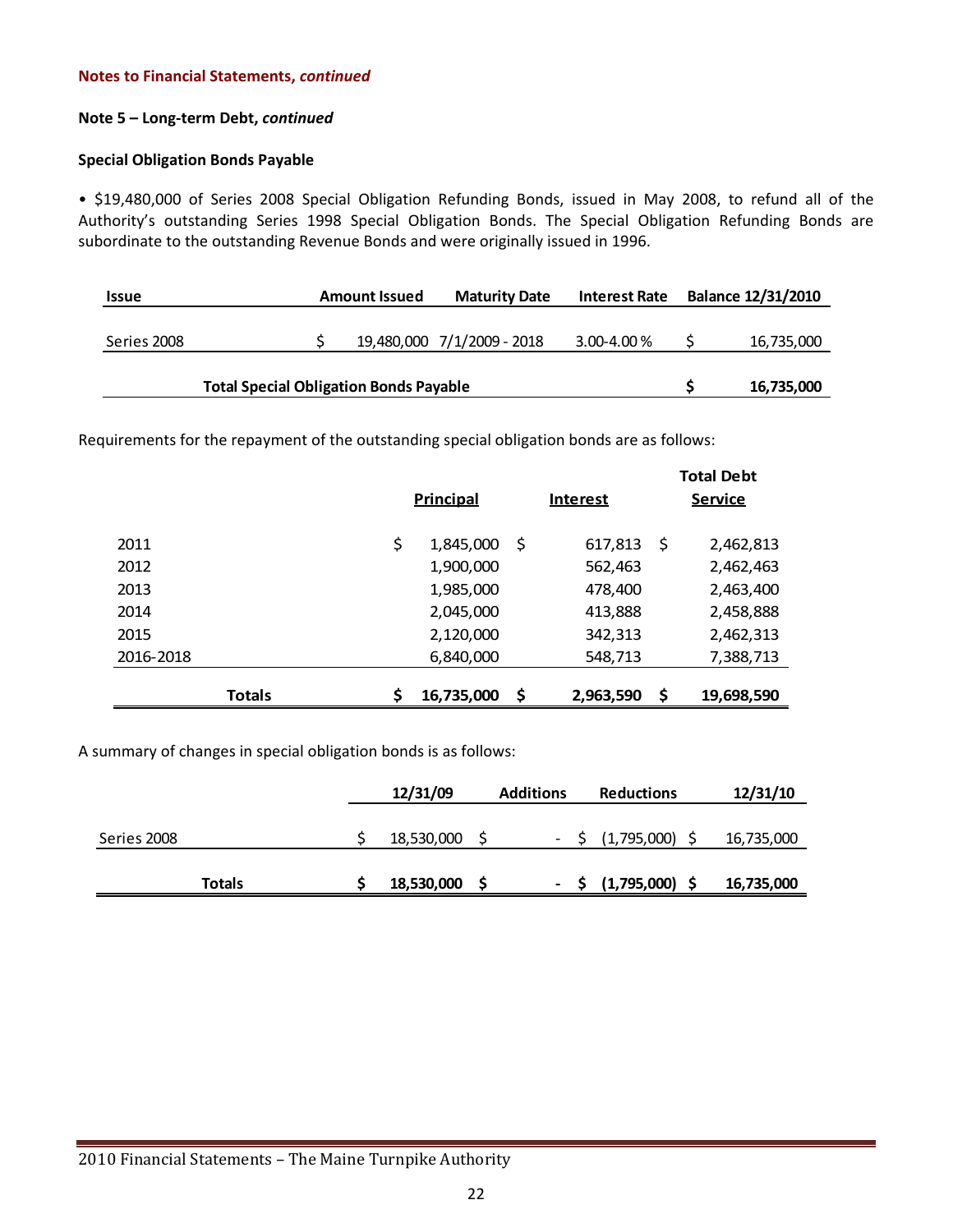# **Note 5 – Long‐term Debt,** *continued*

|                                      | 12/31/2009    |    | <b>Additions</b>         |    | <b>Reductions</b> | 12/31/2010                   | Due within<br>one year |
|--------------------------------------|---------------|----|--------------------------|----|-------------------|------------------------------|------------------------|
|                                      |               |    |                          |    |                   |                              |                        |
| Revenue Bonds                        | \$390,115,000 | -S | $\overline{\phantom{a}}$ | S. |                   | $(7,060,000)$ \$ 383,055,000 | \$11,570,000           |
| Special Obligation Bonds             | 18,530,000    |    |                          |    | (1,795,000)       | 16,735,000                   | 1,845,000              |
| Subtotal                             | 408,645,000   |    |                          |    | (8,855,000)       | 399,790,000                  | 13,415,000             |
| Adjustment for Unamortized Balances: |               |    |                          |    |                   |                              |                        |
| Premium / Discounts                  | 17,554,137    |    | -                        |    | (1,696,435)       | 15,857,702                   |                        |
| Deferred Loss on Refunding           | (4, 227, 111) |    | -                        |    | 386,067           | (3,841,044)                  | -                      |
| <b>Total</b>                         | \$421,972,026 | -S |                          |    | \$(10, 165, 368)  | \$411,806,658                | \$13,415,000           |

Revenue and Special Obligation long-term liability for the year ended December 31, 2010, was as follows:

# **Note 6 – Debt Service Reserve Fund**

The general bond resolution requires the Authority to fund the Debt Service Reserve Requirement with cash and investments or with a surety policy or letter of credit. In order to satisfy this requirement, the Authority acquired surety policies issued by Financial Guaranty Insurance Company (FGIC), Financial Security Assurance, Inc (FSA), MBIA Insurance Company and AMBAC Assurance Corporation. The surety policies cover various series and terminate on various dates in the future. A summary of the surety policies purchased is as follows:

| <b>Debt Service Reserve</b> |                                                    |                    |                |
|-----------------------------|----------------------------------------------------|--------------------|----------------|
| <b>Fund Surety Policy</b>   |                                                    | <b>Termination</b> | <b>Maximum</b> |
| Provider                    | <b>Series Availability</b>                         | <b>Date</b>        | <b>Amount</b>  |
| <b>MBIA</b>                 | 1994 and 1997                                      | July 1, 2018 \$    | 5,263,254      |
| <b>FGIC</b>                 | 2000                                               | July 1, 2012       | 4,871,788      |
| Ambac                       | 2003                                               | July 1, 2033       | 1,893,884      |
| <b>FSA</b>                  | 2004                                               | July 1, 2030       | 1,781,929      |
| <b>MBIA</b>                 | All Turnpike Revenue Bonds<br>Issued Prior to 2004 | July 1, 2018       | 12,029,000     |
| Ambac                       | All Turnpike Revenue Bonds                         | July 1, 2030       | 4,871,359      |
| <b>FSA</b>                  | All Turnpike Revenue Bonds                         | July 1, 2018       | 2,308,902      |

Each of the providers of the Debt Service Reserve Fund surety policies was rated Aaa by Moody's and AAA by Standard & Poor's (S&P) at the time of issuance of its respective policy. However, each of MBIA, FGIC and Ambac have been downgraded significantly as a result of their exposure to the sub-prime mortgage risk and do not maintain ratings by Moody's and S&P at least equal to the ratings on the outstanding revenue bonds.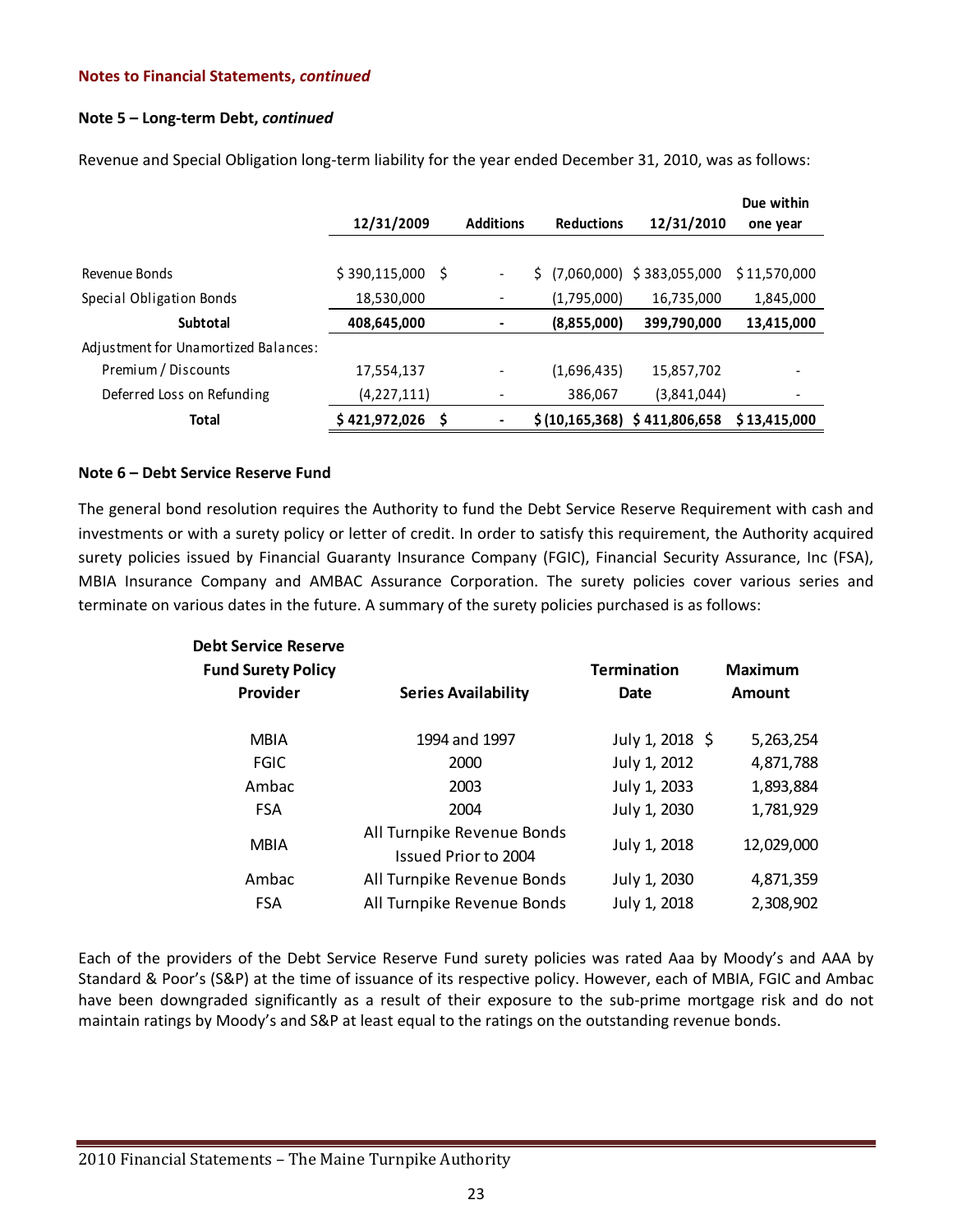# **Note 6 – Debt Service Reserve Fund,** *continued*

Accordingly, each of the policies from MBIA, FGIC and Ambac, while still in effect, no longer qualify under the general bond resolution to meet the Debt Service Reserve Fund requirement.

Currently, the Debt Service Reserve requirement is \$16,500,000, which is one half of maximum annual debt service (MADS). Of this amount, \$4,100,000 is satisfied by the surety policies issued by FSA. In response to the downgrades of MBIA, FGIC and Ambac, the Authority deposited the remaining balance into the Debt Service Reserve Fund in 2008 and 2009. With the combination of the FSA sureties and the 2008 and 2009 deposits into the debt service reserve fund, the Authority is in compliance with its bond resolution requirement of funding one half of MADS.

# **Note 7 – Maine Public Employees Retirement System (MainePERS) – Consolidated Retirement Pension Plan**

**Plan Description** – The Authority participates in the Maine Public Employees Retirement System, a multiple‐ employer defined benefits pension plan, which covers substantially all employees. The MainePERS provides retirement, disability and death benefits to plan participants and beneficiaries. Employees are eligible for normal retirement upon attaining age sixty and early retirement after completing twenty‐five or more years of service.

**Funding Policy** – Plan participants are required to contribute 6.5% of their annual compensation and the Authority is required to contribute at an actuarially determined rate. The current rate is 4% of employee earned compensation.

The Maine Turnpike Authority's contributions to MainePERS were approximately \$1,160,575, \$1,087,032 and \$1,173,649 for the years ended December 31, 2010, 2009 and 2008, respectively.

# **Note 8 – Other Post Employment Benefits (OPEB)**

The Governmental Accounting Standards Board (GASB) Statement Number 45, *Accounting and Financial Reporting by Employers for Postemployment Benefits Other Than Pensions*, was implemented, as required, by the MTA on January 1, 2008. Under this pronouncement, it requires that the long-term cost of retirement health care and obligations for other postemployment benefits be determined on an actuarial basis and reported similar to pension plans.

*Plan Descriptions.* In addition to providing pension benefits, the Authority provides health care benefits for certain retired employees. Eligibility to receive health care benefits follows the same requirements as MainePERS. Eligible retirees receive 100% paid health benefit coverage, Anthem POS plan until age 65 or Medicare Advantage plan at the age of 65. The Authority paid approximately \$949,000 of insurance contributions for approximately 200 retirees for the year end December 31, 2010. Benefit provisions are established and amended through negotiations between the Authority and the respective unions.

In December 2010, the Authority entered into a contract with an external consultant to assist in the determination and valuation of the Authority's OPEB liability under GASB Statement Number 45 for 2010 and 2011. The OPEB liability actuarial valuation was completed by the consultant in February 2011.

# 2010 Financial Statements – The Maine Turnpike Authority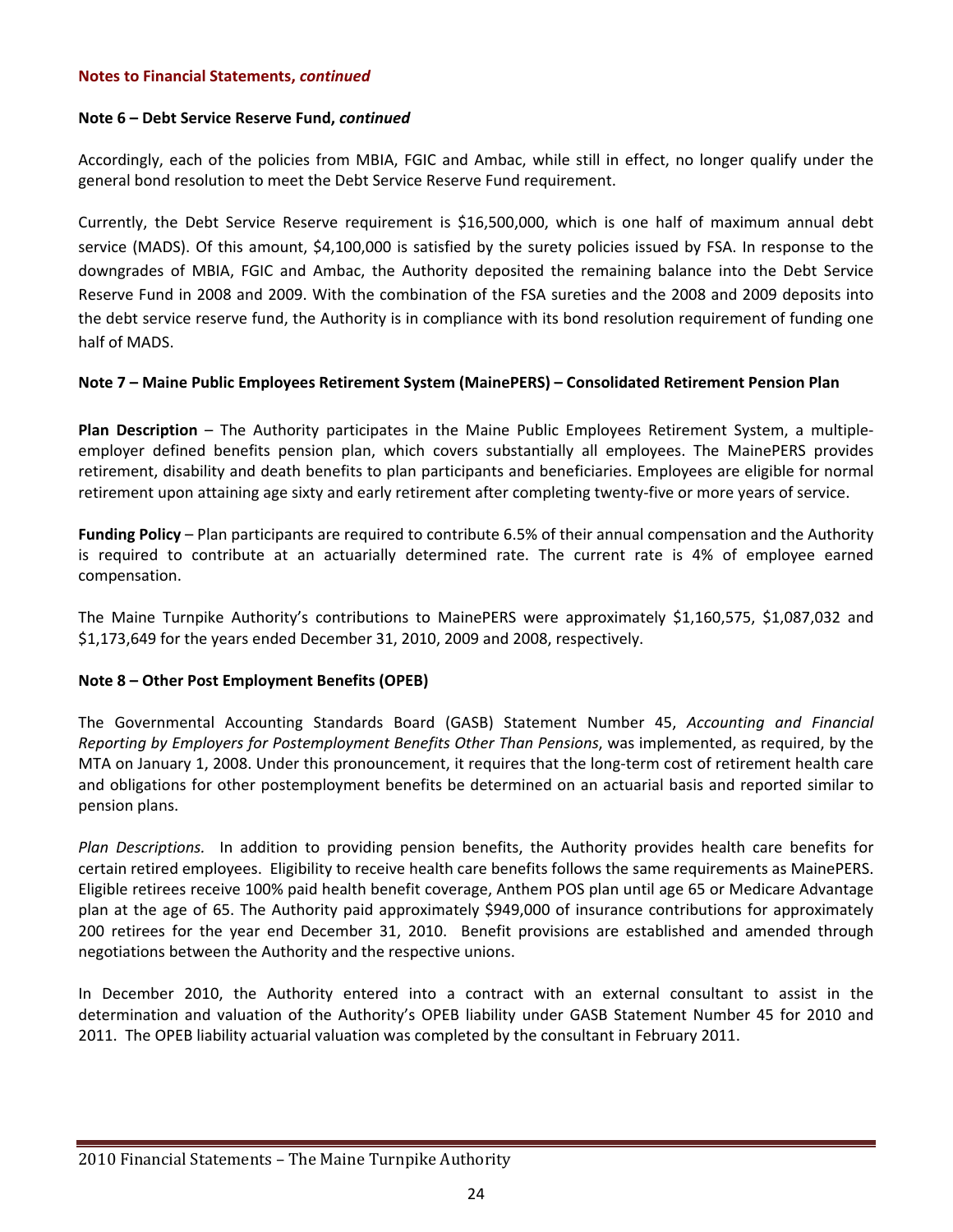#### **Note 8 – Other Post Employment Benefits,** *continued*

*Funding Policy and Annual OPEB Cost.* GASB Statement Number 45 does not mandate the prefunding of post employment benefit liabilities. The Authority currently plans to only partially fund (on a pay-as-you-go) the annual required contribution (ARC), an actuarially determined rate in accordance with the parameters of GASB Statement Number 45. The ARC represents a level of funding that, if paid on an ongoing basis, is projected to cover normal cost each year and amortize any unfunded actuarial liabilities over a period not to exceed thirty years.

The following table represents the OPEB costs for the year, the amount contributed and changes in the OPEB plan:

|                                         | <b>Years Ended December 31,</b> |    |           |
|-----------------------------------------|---------------------------------|----|-----------|
|                                         | 2010                            |    | 2009      |
| Normal Cost                             | \$<br>1,532,000                 | \$ | 1,604,000 |
| <b>UAAL</b> amortization                | 2,022,000                       |    | 1,507,000 |
| Annual Required Contribution/OPEB Cost  | 3,554,000                       |    | 3,111,000 |
| Contributions Made (Pay-As-You-Go)      | (949,000)                       |    | (809,000) |
| Increase in Net OPEB Obligation         | 2,605,000                       |    | 2,302,000 |
| Net OPEB Obligation - Beginning of Year | 4,366,000                       |    | 2,064,000 |
| Net OPEB Obligation - End of Year       | 6,971,000                       | S  | 4,366,000 |

The Authority's annual OPEB cost, the percentage of annual OPEB cost contributed to the plan, and the net OPEB obligation was as follows:

|                                                                         |    | <b>Years Ended December 31,</b> |    |            |
|-------------------------------------------------------------------------|----|---------------------------------|----|------------|
|                                                                         |    | 2010                            |    | 2009       |
| Annual Required Contribution (ARC)                                      | \$ | 3,554,000                       | Ş  | 3,111,000  |
| Actual Contributions (Pay-As-You-Go)                                    |    | 949,000                         |    | 809,000    |
| Percentage Contributed                                                  |    | 26.7%                           |    | 26.0%      |
| <b>Actuarial Accrued Liability</b>                                      | S. | 48,563,000                      | Ś. | 39,815,000 |
| Plan Assets                                                             |    |                                 |    |            |
| Unfunded Actuarial Accrued Liability                                    |    | 48,563,000                      |    | 39,815,000 |
| Covered payroll                                                         | Ŝ. | 19,699,000                      | Ś  | 19,064,000 |
| Unfunded actuarial accrued liability as a percentage of covered payroll |    | 246.5%                          |    | 208.8%     |

Actuarial valuations involve estimates of the value of reported amounts and assumptions about the probability of events in the future. Amounts determined regarding the funded status of the plan and the annual required contributions of the employer are subject to continual revision as actual results are compared to past expectations and new estimates are made about the future. The required schedule of funding progress presented as required supplementary information provides multiyear trend information that shows whether the actuarial value of plan assets is increasing or decreasing over time relative to the actuarial accrued liability for benefits.

# 2010 Financial Statements – The Maine Turnpike Authority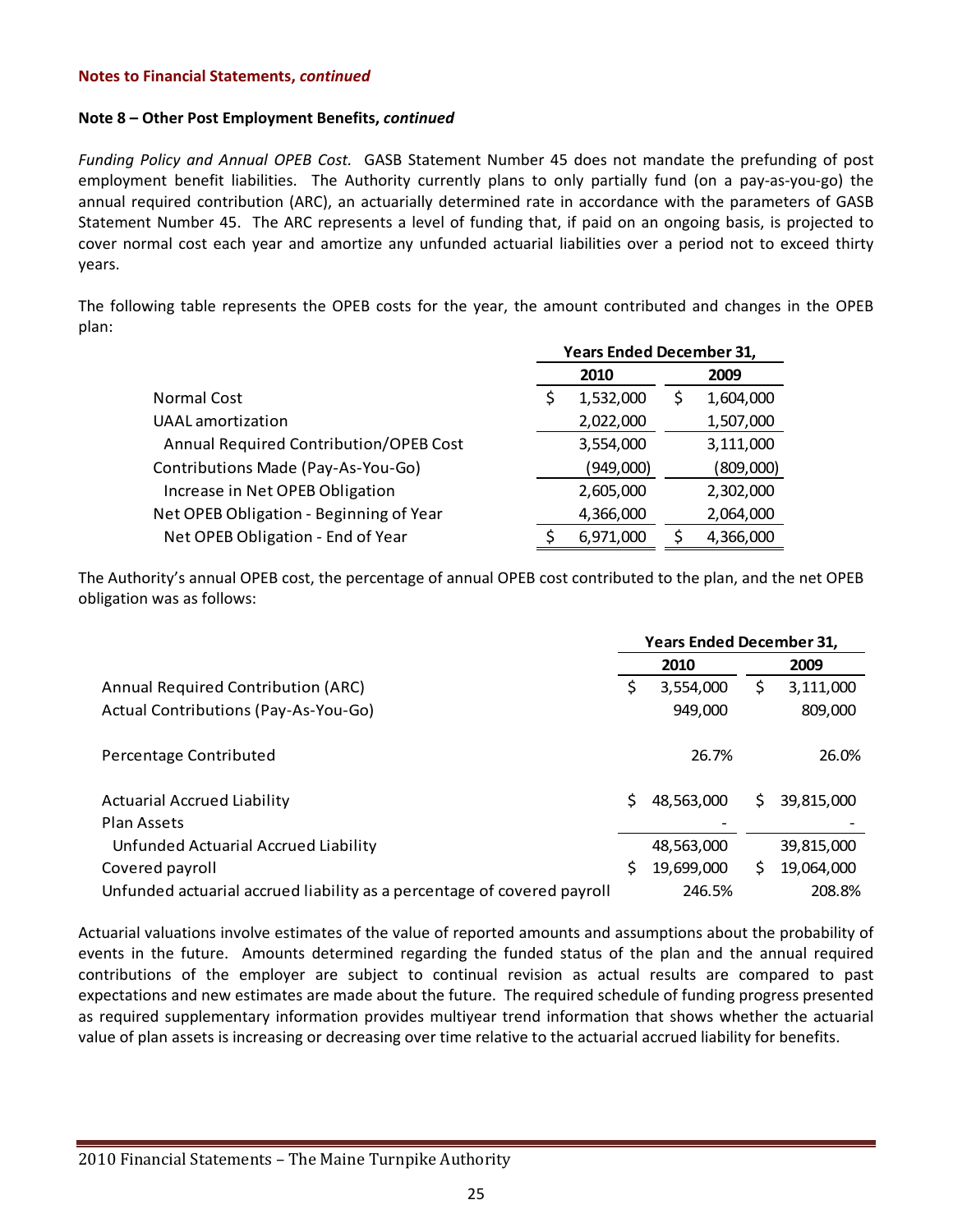# **Note 8 – Other Post Employment Benefits,** *continued*

*Actuarial Methods and Assumptions.*  Projections of benefits are based on the substantive plan (the plan as understood by the employer and plan members) and include the types of benefits in force at the valuation date and the pattern of sharing benefit costs between the Authority and plan members at that point. Actuarial calculations reflect a long‐term perspective and employ methods and assumptions that are designed to reduce short-term volatility in actuarial accrued liabilities and the actuarial value of plan assets. Significant methods and assumptions were as follows:

|                               | 2010             | 2009                                              |
|-------------------------------|------------------|---------------------------------------------------|
| Actuarial valuation date      | 1/1/11           | 1/1/09                                            |
| Actuarial cost method         | Entry age normal | Entry age normal                                  |
| Amortization method           |                  | Level percent of payroll Level percent of payroll |
| Remaining amortization period | 30 years         | 30 years                                          |
| Actuarial assumptions:        |                  |                                                   |
| Investment rate of return     | 4.5%             | 4.5%                                              |
| Projected salary increases    | 3.3%             | 3.3%                                              |
| Healthcare inflation rate     | $4.5\% - 9.5\%$  | $4.5\% - 8.7\%$                                   |

# **Note 9 – Commitments and Contingencies**

The Authority is a defendant in various lawsuits. Although the outcomes of the lawsuits are not presently determinable, it is the belief of the Authority's legal counsel that any settlement or damages assessed would be covered by insurance, and therefore should not have a material adverse effect on the Authority's financial condition.

Commitments on outstanding construction projects for improvements and maintenance totaled approximately \$12,610,437 and \$9,958,000 as of 12/31/2010 and 12/31/2009, respectively.

# **Note 10 – Restatement of Net Assets**

During 2010, the Authority's fuel concessionaire, CN Brown, determined that they had overstated the amount of rent they had paid in 2007 and 2008 and requested a refund. The Authority agreed to this assessment and charged the amount off as a prior period adjustment. Net assets as of December 31, 2008 have been restated as follows:

| Net assets, December 31, 2008, as restated                     | 85,977,813 |
|----------------------------------------------------------------|------------|
| miscalculated commission on Sulfur Diesel product sold.        | (12, 212)  |
| Prior period adjustment - Concession revenue adjustment due to |            |
| Net assets, December 31, 2008, as previously reported          | 85.990.025 |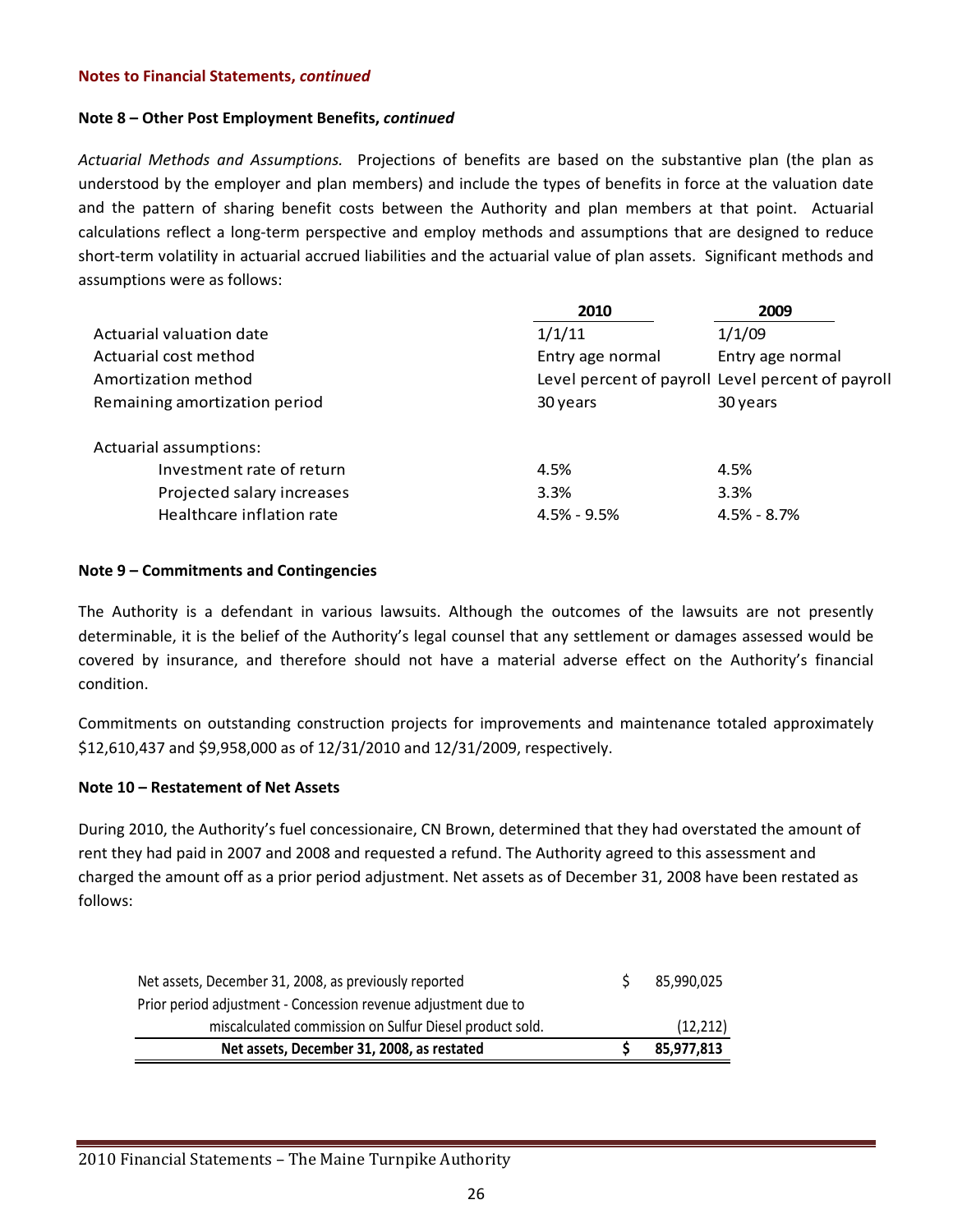#### **Note 11 – Risk Management**

The Authority is exposed to various risks of loss related to theft of, damage to and destruction of assets, errors and omissions and natural disasters for which the Authority is insured through various commercial insurance carriers. As required by the Authority's contract with its bondholders, the Authority's consulting engineer certifies each year that insurance limits and coverage adequately protect the properties, interests, and operations of the Authority. Claims expenditure, liabilities and reserves are reported when it is probable that a loss has occurred and the amount of the loss can be reasonably estimated.

The Authority is self-insured for its workers' compensation liability. The program provides coverage for up to a maximum of \$1,000,000 for each workers' compensation claim and \$25,000,000 in the aggregate. In addition, the Authority purchases excess workers' compensation insurance to limit its financial risk Reserves are estimated at one hundred percent of expected expenditures. Settled claims have not exceeded the commercial coverage in any of the past three years.

The following summarizes the claims activity with respect to the Authority's self-insured workers' compensation program:

|                                                               |    | 2010                 |   | <u> 2009</u>         |
|---------------------------------------------------------------|----|----------------------|---|----------------------|
| Unpaid Claims as of January 1                                 | \$ | 1,582,004            | S | 1,120,401            |
| <b>Incurred Claims</b>                                        |    | 596,434              |   | 921,685              |
| <b>Total Claim Payments</b>                                   |    | 387,346              |   | 460,082              |
| <b>Current Claims Liability</b><br>Long-term Claims Liability |    | 381,152<br>1,409,940 |   | 369,200<br>1,212,804 |
| <b>Total Unpaid Claims Liability</b>                          | S  | 1,791,092            | S | 1,582,004            |

# **Note <sup>12</sup> – Federal Grant Revenue**

In 2010, the Maine Turnpike Authority installed thirty truckstop electrification units at its West Gardiner service plaza. The Authority received a federal grant for this project from the Environmental Protection Agency under the American Recovery and Reinvestment Act. Grant receipts were originally applied as a cost offset in the Reserve Maintenance fund. However, due to governmental GAAP requirements, these receipts have been reclassified as Federal Grant Revenue and included in Non-Operating Revenue/(Expenses) on the Statements of Revenues, Expenses and Changes in Net Assets.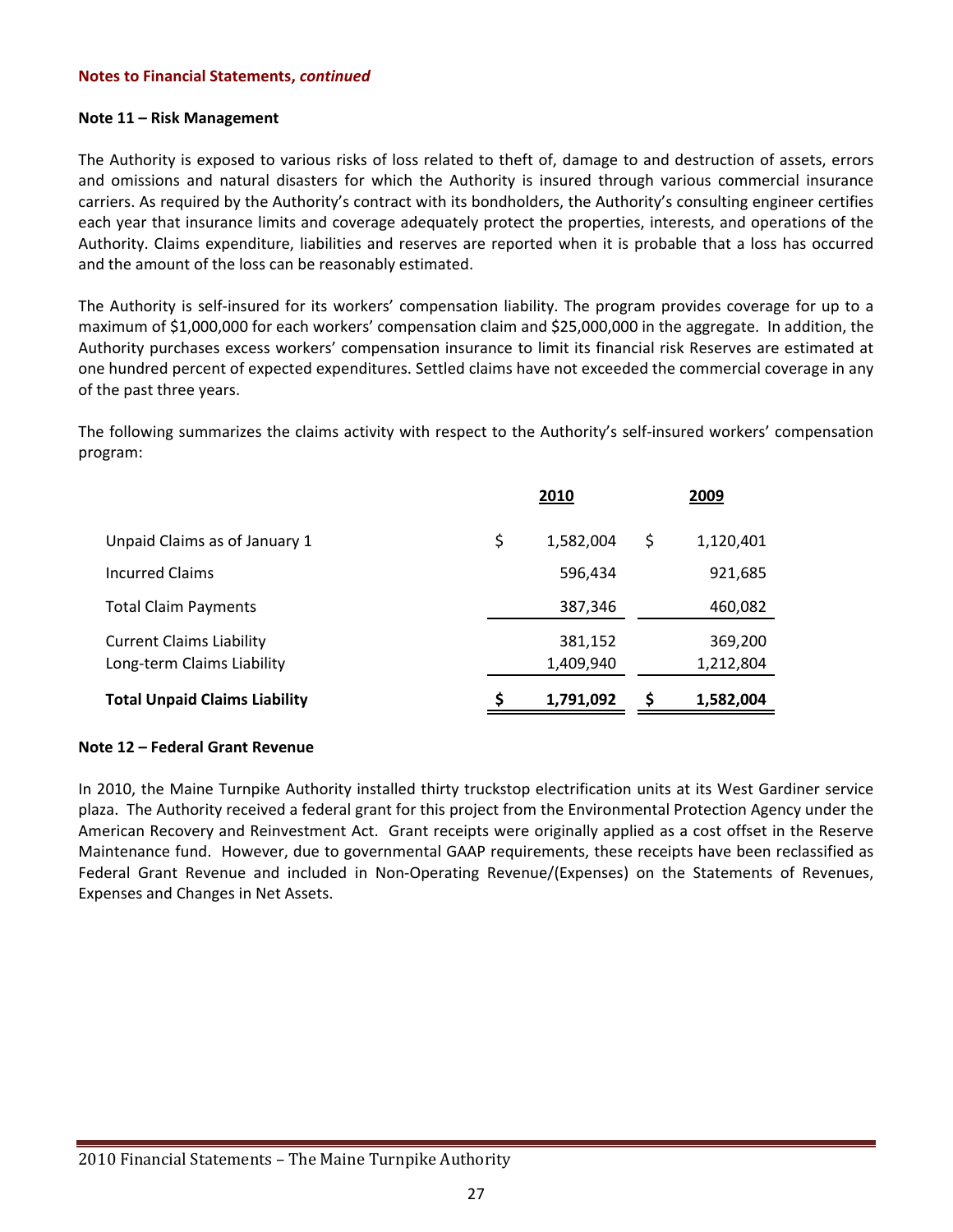#### **REQUIRED SUPPLEMENTARY INFORMATION**

#### **Trend Data on Infrastructure Condition**

The Authority has elected to use the modified approach to infrastructure reporting under GASB 34. The Authority's consulting engineers are required to make an inspection at least once a year of the Turnpike, and, on or before the first day of October of each year, to submit to the Authority a report setting forth (a) their findings whether the Turnpike has been maintained in good repair, working order and condition, (b) their advice and recommendations as to the proper maintenance, repair and operation of the Turnpike during the ensuing Fiscal Year and an estimate of the amount of money necessary for such purposes, (c) their advice and recommendations as to the amounts and types of insurance to be carried, and (d) their recommendations as to the amount that should be deposited into the Reserve Maintenance Fund during the upcoming Fiscal Year.

The roadways are rated on a 10‐point scale, with 10 meaning that every aspect of the roadway is in new and perfect condition. The Authority's system as a whole is given an overall rating, indicating the average condition of all roadways operated by the Authority. The assessment of condition is made by visual inspection designed to reveal any condition that would reduce highway-user benefits below the maximum level of service. The Authority's policy is to maintain the roadway condition at rating of 8 (generally good condition) or better. The results of the 2010 inspection states that the Maine Turnpike has been maintained in generally good condition and presents a favorable appearance.

The budget to actual expenditures for Preservation for 2010 is as follows:

|                             | <b>Budget</b> | Actual    |
|-----------------------------|---------------|-----------|
| <b>Preservation Expense</b> | 9,670,100     | 9,709,036 |

#### **Retiree Healthcare Plan**

|           |           | Actuarial         |              |        |              |                        |
|-----------|-----------|-------------------|--------------|--------|--------------|------------------------|
|           | Actuarial | Accrued           |              |        |              | UAAL as a              |
| Actuarial | Value of  | Liability (AAL) - | Unfunded     | Funded | Covered      | Percentage of          |
| Valuation | Assets    | <b>Entry Age</b>  | AAL (UAAL)   | Ratio  | Payroll      | <b>Covered Payroll</b> |
| Date      | (a)       | (b)               | $(b-a)$      | (a/b)  | (c)          | $[(b-a) / c]$          |
|           |           |                   |              |        |              |                        |
| 12/31/08  | $\zeta$ 0 | 39,815,000        | \$39,815,000 | 0.00%  | \$18,420,000 | 216.2%                 |
| 12/31/09  | 0         | 39,815,000        | 39,815,000   | 0.00%  | 19,064,000   | 208.8%                 |
| 12/31/10  | 0         | 48,563,000        | 48,563,000   | 0.00%  | 19,699,000   | 246.5%                 |